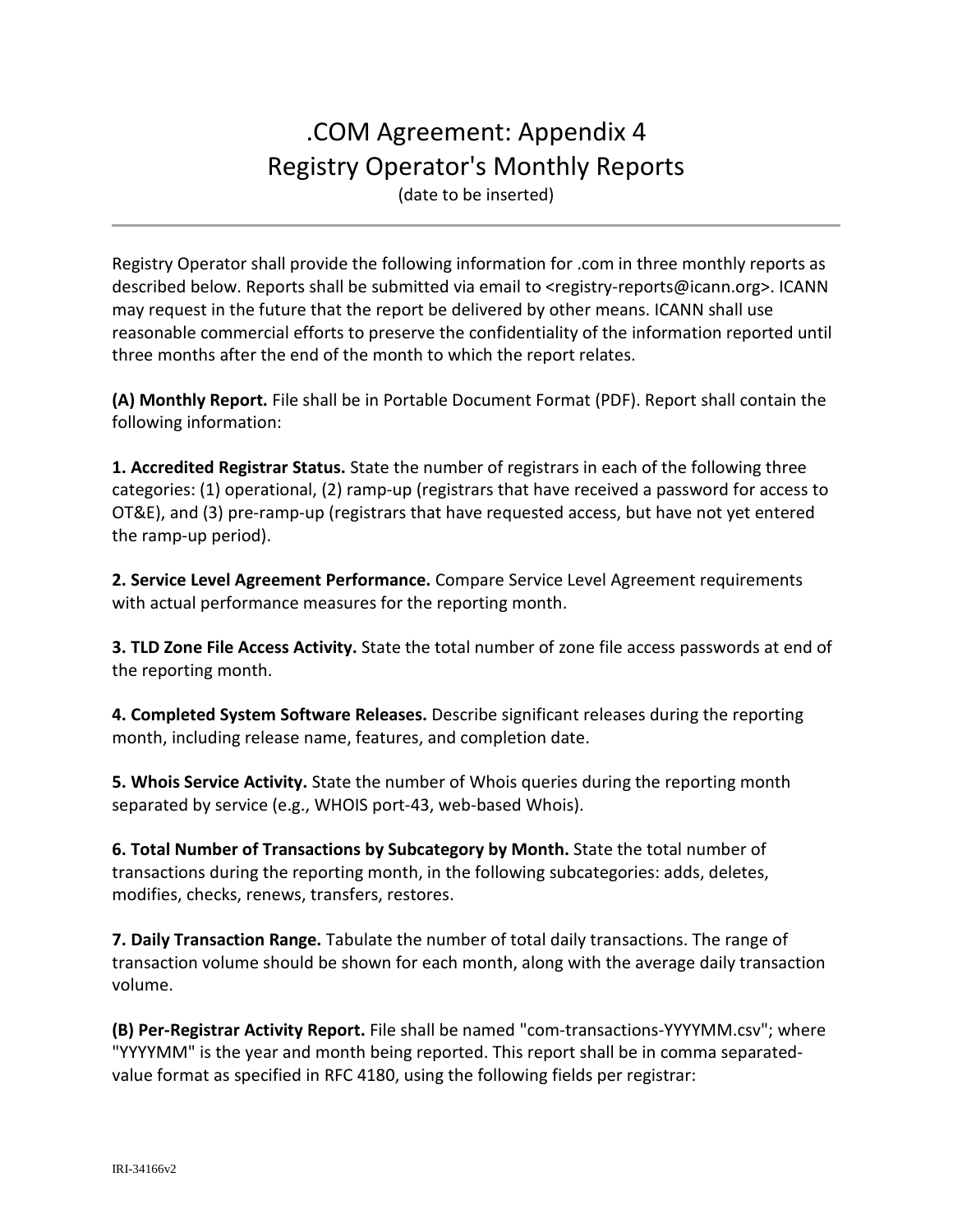| Field # | <b>Field Name</b> | <b>Notes</b>                                                                                                                                                           |  |  |  |
|---------|-------------------|------------------------------------------------------------------------------------------------------------------------------------------------------------------------|--|--|--|
| 01      | registrar-name    | registrar's full corporate name as registered with IANA                                                                                                                |  |  |  |
| 02      | iana-id           | http://www.iana.org/assignments/registrar-ids                                                                                                                          |  |  |  |
| 03      | total-domains     | total domains under sponsorship                                                                                                                                        |  |  |  |
| 04      | total-nameservers | total name servers registered                                                                                                                                          |  |  |  |
| 05      | net-adds-1-yr     | number of domains successfully registered with an initial term<br>of one year (and not deleted within the add grace period)                                            |  |  |  |
| 06      | net-adds-2-yr     | number of domains successfully registered with an initial term<br>of two years (and not deleted within the add grace period)                                           |  |  |  |
| 07      | net-adds-3-yr     | number of domains successfully registered with an initial term<br>of three years (and not deleted within the add grace period)                                         |  |  |  |
| 08      | net-adds-4-yr     | number of domains successfully registered with an initial term<br>of four years (and not deleted within the add grace period)                                          |  |  |  |
| 09      | net-adds-5-yr     | number of domains successfully registered with an initial term<br>of five years (and not deleted within the add grace period)                                          |  |  |  |
| 10      | net-adds-6-yr     | number of domains successfully registered with an initial term<br>of six years (and not deleted within the add grace period)                                           |  |  |  |
| 11      | net-adds-7-yr     | number of domains successfully registered with an initial term<br>of seven years (and not deleted within the add grace period)                                         |  |  |  |
| 12      | net-adds-8-yr     | number of domains successfully registered with an initial term<br>of eight years (and not deleted within the add grace period)                                         |  |  |  |
| 13      | net-adds-9-yr     | number of domains successfully registered with an initial term<br>of nine years (and not deleted within the add grace period)                                          |  |  |  |
| 14      | net-adds-10-yr    | number of domains successfully registered with an initial term<br>of ten years (and not deleted within the add grace period)                                           |  |  |  |
| 15      | net-renews-1-yr   | number of domains successfully renewed either automatically<br>or by command with a new renewal period of one year (and<br>not deleted within the renew grace period)  |  |  |  |
| 16      | net-renews-2-yr   | number of domains successfully renewed either automatically<br>or by command with a new renewal period of two years (and<br>not deleted within the renew grace period) |  |  |  |
| 17      | net-renews-3-yr   | number of domains successfully renewed either automatically<br>or by command with a new renewal period of three years (and                                             |  |  |  |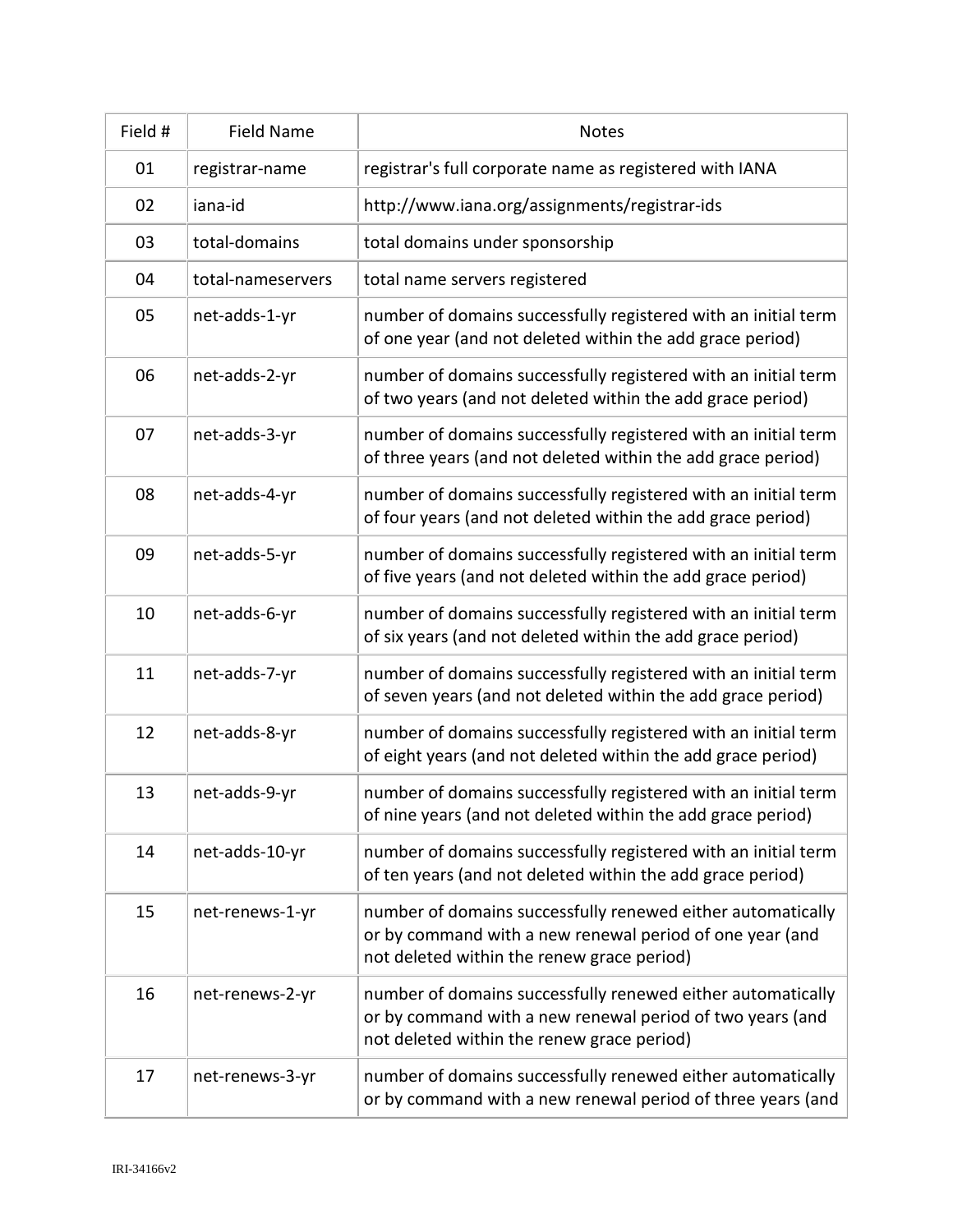|    |                                 | not deleted within the renew grace period)                                                                                                                               |  |  |
|----|---------------------------------|--------------------------------------------------------------------------------------------------------------------------------------------------------------------------|--|--|
| 18 | net-renews-4-yr                 | number of domains successfully renewed either automatically<br>or by command with a new renewal period of four years (and<br>not deleted within the renew grace period)  |  |  |
| 19 | net-renews-5-yr                 | number of domains successfully renewed either automatically<br>or by command with a new renewal period of five years (and<br>not deleted within the renew grace period)  |  |  |
| 20 | net-renews-6-yr                 | number of domains successfully renewed either automatically<br>or by command with a new renewal period of six years (and<br>not deleted within the renew grace period)   |  |  |
| 21 | net-renews-7-yr                 | number of domains successfully renewed either automatically<br>or by command with a new renewal period of seven years<br>(and not deleted within the renew grace period) |  |  |
| 22 | net-renews-8-yr                 | number of domains successfully renewed either automatically<br>or by command with a new renewal period of eight years (and<br>not deleted within the renew grace period) |  |  |
| 23 | net-renews-9-yr                 | number of domains successfully renewed either automatically<br>or by command with a new renewal period of nine years (and<br>not deleted within the renew grace period)  |  |  |
| 24 | net-renews-10-yr                | number of domains successfully renewed either automatically<br>or by command with a new renewal period of ten years (and<br>not deleted within the renew grace period)   |  |  |
| 25 | transfer-gaining-<br>successful | transfers initiated by this registrar that were ack'd by the<br>other registrar - either by command or automatically                                                     |  |  |
| 26 | transfer-gaining-<br>nacked     | transfers initiated by this registrar that were n'acked by the<br>other registrar                                                                                        |  |  |
| 27 | transfer-losing-<br>successful  | transfers initiated by another registrar that this registrar ack'd<br>- either by command or automatically                                                               |  |  |
| 28 | transfer-losing-<br>nacked      | transfers initiated by another registrar that this registrar<br>n'acked                                                                                                  |  |  |
| 29 | transfer-disputed-<br>won       | number of transfer disputes in which this registrar prevailed                                                                                                            |  |  |
| 30 | transfer-disputed-<br>lost      | number of transfer disputes this registrar lost                                                                                                                          |  |  |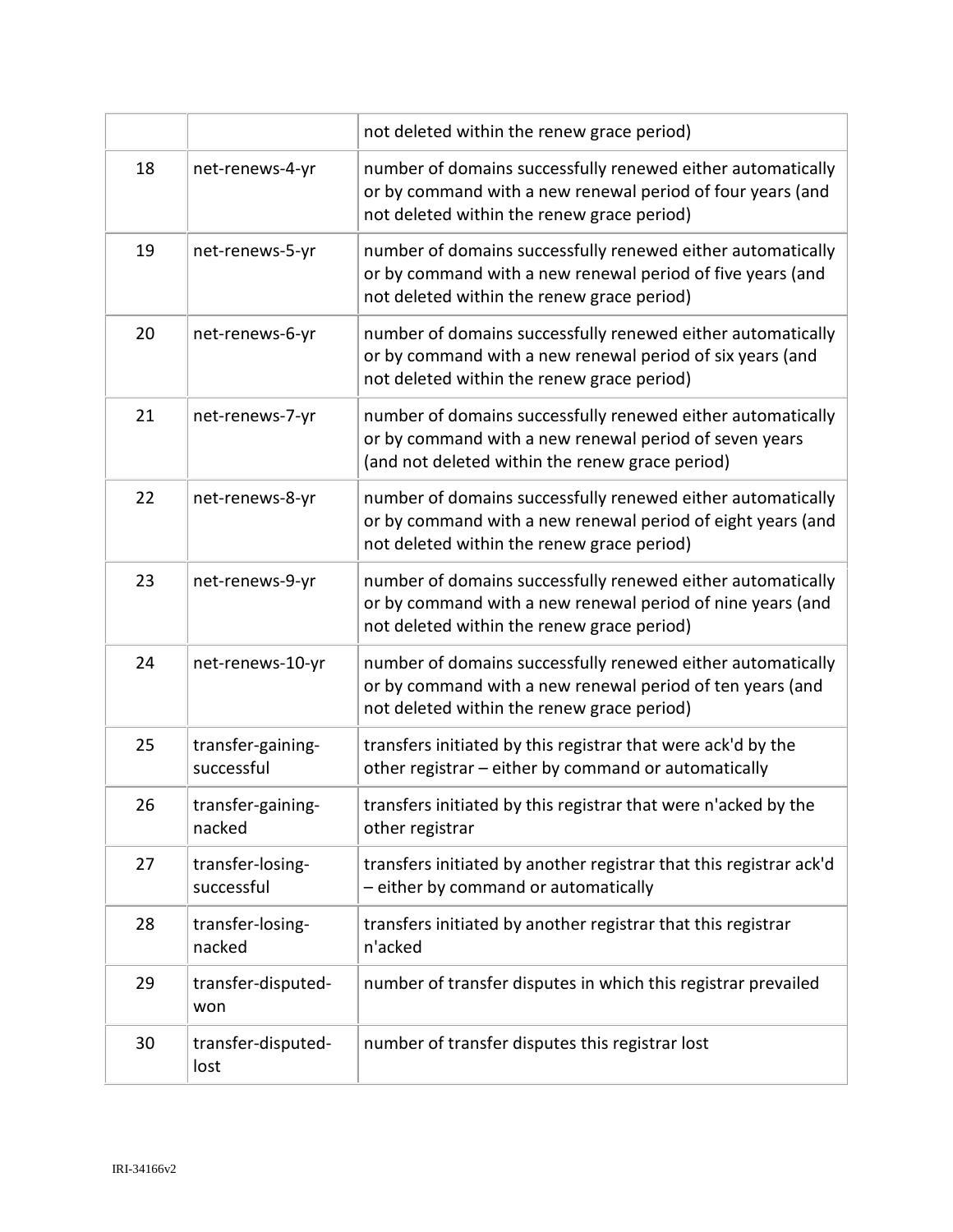| 31 | transfer-disputed-<br>nodecision | number of transfer disputes involving this registrar with a split<br>or no decision         |  |
|----|----------------------------------|---------------------------------------------------------------------------------------------|--|
| 32 | deleted-domains-<br>grace        | domains deleted within the add grace period                                                 |  |
| 33 | deleted-domains-<br>nograce      | domains deleted outside the add grace period                                                |  |
| 34 | restored-domains                 | domain names restored from redemption period                                                |  |
| 35 | restored-noreport                | total number of restored names for which the registrar failed<br>to submit a restore report |  |
| 36 | agp-exemption-<br>requests       | total number of AGP (add grace period) exemption requests                                   |  |
| 37 | agp-exemptions-<br>granted       | total number of AGP (add grace period) exemption requests<br>granted                        |  |
| 38 | agp-exempted-<br>domains         | total number of names affected by granted AGP (add grace<br>period) exemption requests      |  |
| 39 | attempted-adds                   | number of attempted (successful and failed) domain name<br>create commands                  |  |

The first line shall include the field names exactly as they appear in the table above as a "header line" as described in section 2 of RFC 4180. The last line of each report should include totals for each column across all registrars. The first field of this line shall read "Totals" while the second field shall be left empty in that line. No other lines besides the ones described above shall be included. Line breaks shall be "CRLF" (<U+000D, U+000A>) as described in RFC 4180.

**(c) Registry Functions Activity Report.** This report shall be compiled in a comma separatedvalue formatted file as specified in RFC 4180. The file shall be named "com-activityyyyymm.csv", where "yyyymm" is the year and month being reported. The file shall contain the following fields:

| Field | <b>Field Name</b> | Description                                                         |
|-------|-------------------|---------------------------------------------------------------------|
| #     |                   |                                                                     |
| 01    | operational-      | number of operational registrars at the end of the reporting period |
|       | registrars        |                                                                     |
| 02    | ramp-up-          | number of registrars that have received a password for access to    |
|       | registrars        | OT&E at the end of the reporting period                             |
| 03    | pre-ramp-up-      | number of registrars that have requested access, but have not yet   |
|       | registrars        | entered the ramp-up period at the end of the reporting period       |
| 04    | zfa-passwords     | number of active zone file access passwords at the end of the       |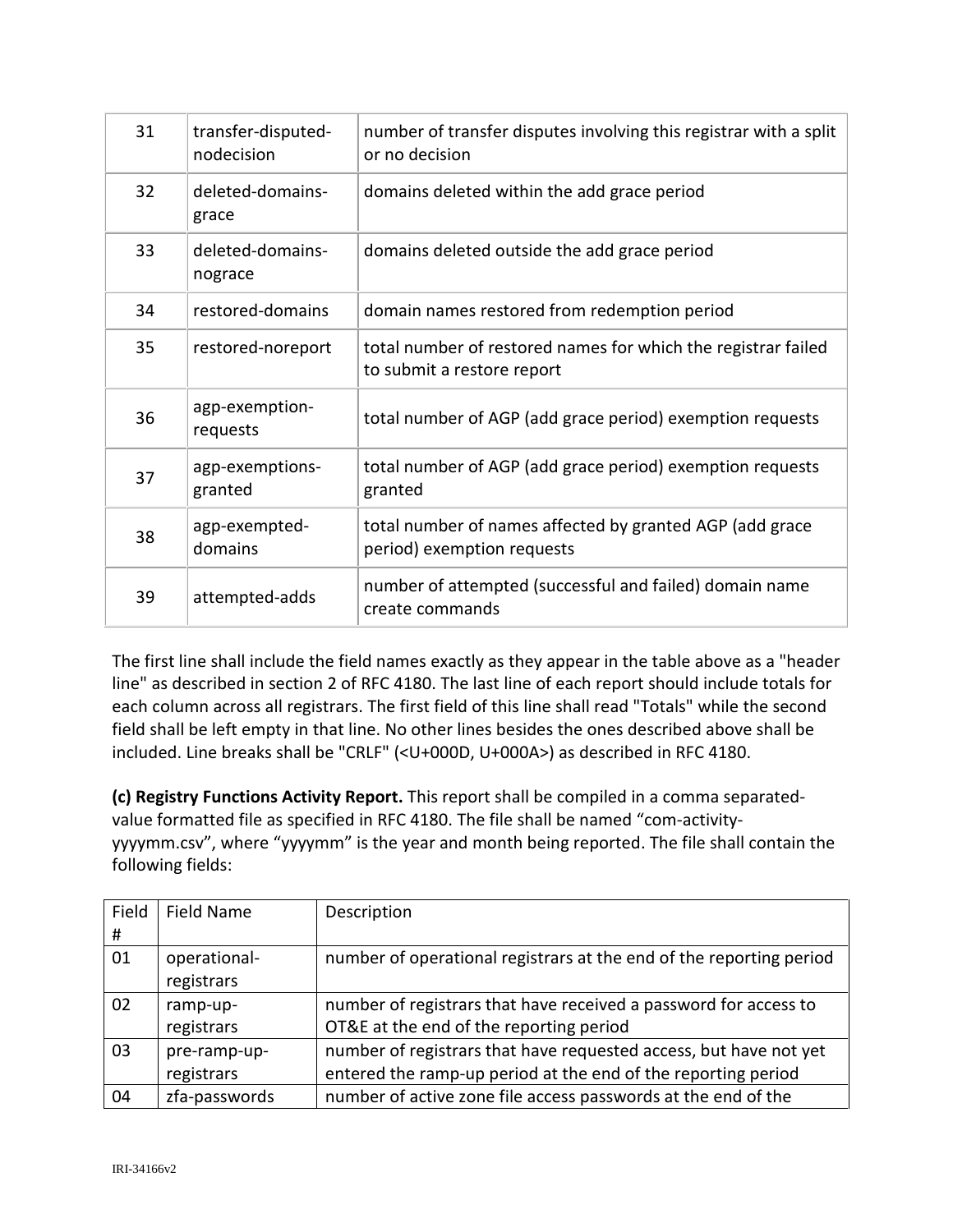|    |                   | reporting period                                                    |
|----|-------------------|---------------------------------------------------------------------|
| 05 | whois-43-queries  | number of WHOIS (port-43) queries responded during the              |
|    |                   | reporting period                                                    |
| 06 | web-whois-        | number of Web-based Whois queries responded during the              |
|    | queries           | reporting period, not including searchable Whois                    |
| 07 | searchable-whois- | number of searchable Whois queries responded during the             |
|    | queries           | reporting period, if offered                                        |
| 08 | dns-udp-queries-  | number of DNS queries received over UDP transport during the        |
|    | received          | reporting period                                                    |
| 09 | dns-udp-queries-  | number of DNS queries received over UDP transport that were         |
|    | responded         | responded during the reporting period                               |
| 10 | dns-tcp-queries-  | number of DNS queries received over TCP transport during the        |
|    | received          | reporting period                                                    |
| 11 | dns-tcp-queries-  | number of DNS queries received over TCP transport that were         |
|    | responded         | responded during the reporting period                               |
| 12 | srs-dom-check     | number of SRS (EPP and any other interface) domain name "check"     |
|    |                   | requests responded during the reporting period                      |
| 13 | srs-dom-create    | number of SRS (EPP and any other interface) domain name "create"    |
|    |                   | requests responded during the reporting period                      |
| 14 | srs-dom-delete    | number of SRS (EPP and any other interface) domain name "delete"    |
|    |                   | requests responded during the reporting period                      |
| 15 | srs-dom-info      | number of SRS (EPP and any other interface) domain name "info"      |
|    |                   | requests responded during the reporting period                      |
| 16 | srs-dom-renew     | number of SRS (EPP and any other interface) domain name             |
|    |                   | "renew" requests responded during the reporting period              |
| 17 | srs-dom-rgp-      | number of SRS (EPP and any other interface) domain name RGP         |
|    | restore-report    | "restore" requests responded during the reporting period            |
| 18 | srs-dom-rgp-      | number of SRS (EPP and any other interface) domain name RGP         |
|    | restore-request   | "restore" requests delivering a restore report responded during the |
|    |                   | reporting period                                                    |
| 19 | srs-dom-transfer- | number of SRS (EPP and any other interface) domain name             |
|    | approve           | "transfer" requests to approve transfers responded during the       |
|    |                   | reporting period                                                    |
| 20 | srs-dom-transfer- | number of SRS (EPP and any other interface) domain name             |
|    | cancel            | "transfer" requests to cancel transfers responded during the        |
|    |                   | reporting period                                                    |
| 21 | srs-dom-transfer- | number of SRS (EPP and any other interface) domain name             |
|    | query             | "transfer" requests to query about a transfer responded during the  |
|    |                   | reporting period                                                    |
| 22 | srs-dom-transfer- | number of SRS (EPP and any other interface) domain name             |
|    | reject            | "transfer" requests to reject transfers responded during the        |
|    |                   | reporting period                                                    |
| 23 | srs-dom-transfer- | number of SRS (EPP and any other interface) domain name             |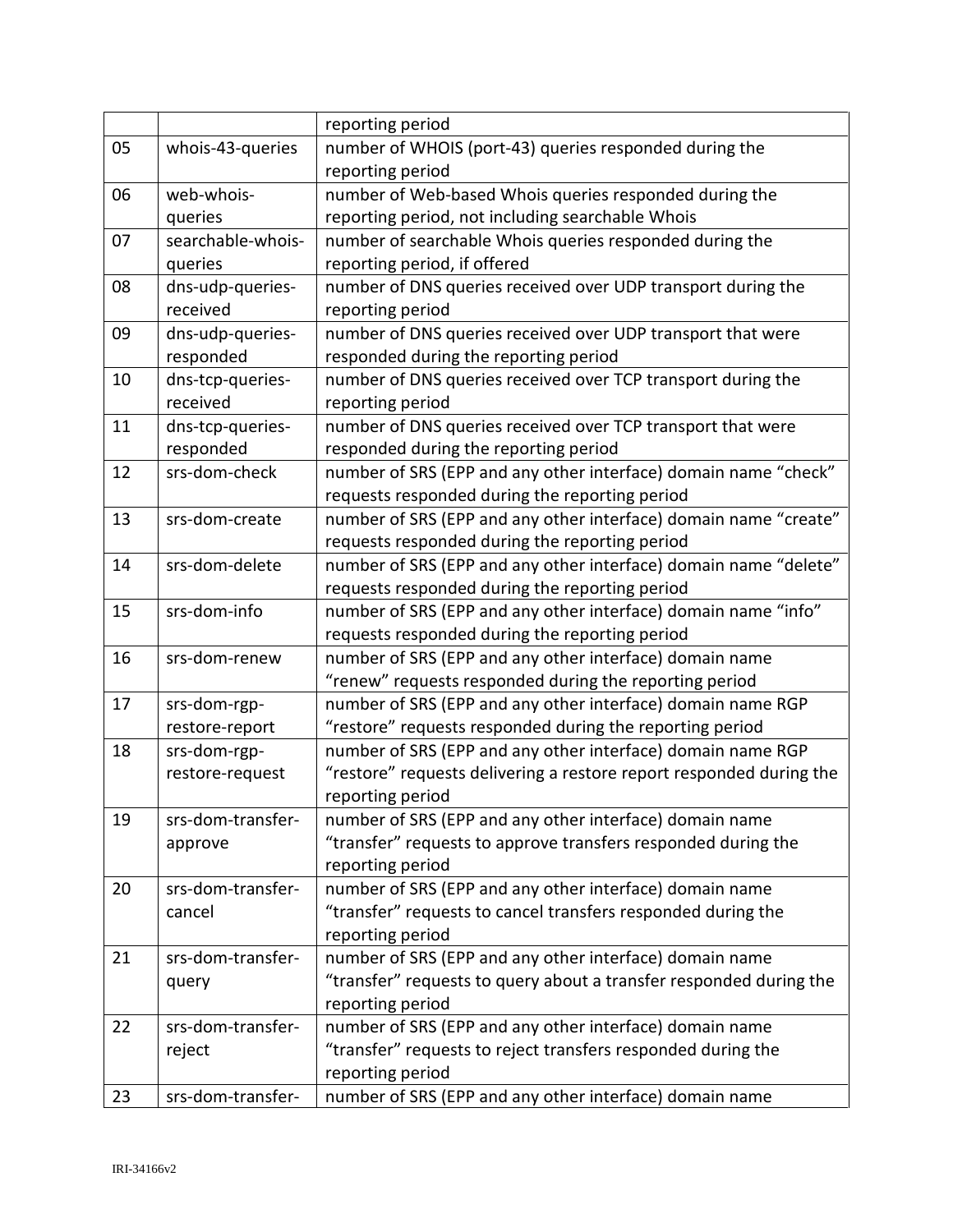|    | request            | "transfer" requests to request transfers responded during the      |  |  |  |
|----|--------------------|--------------------------------------------------------------------|--|--|--|
|    |                    | reporting period                                                   |  |  |  |
| 24 | srs-dom-update     | number of SRS (EPP and any other interface) domain name            |  |  |  |
|    |                    | "update" requests (not including RGP restore requests) responded   |  |  |  |
|    |                    | during the reporting period                                        |  |  |  |
| 25 | srs-host-check     | number of SRS (EPP and any other interface) host "check" requests  |  |  |  |
|    |                    | responded during the reporting period                              |  |  |  |
| 26 | srs-host-create    | number of SRS (EPP and any other interface) host "create" requests |  |  |  |
|    |                    | responded during the reporting period                              |  |  |  |
| 27 | srs-host-delete    | number of SRS (EPP and any other interface) host "delete" requests |  |  |  |
|    |                    | responded during the reporting period                              |  |  |  |
| 28 | srs-host-info      | number of SRS (EPP and any other interface) host "info" requests   |  |  |  |
|    |                    | responded during the reporting period                              |  |  |  |
| 29 | srs-host-update    | number of SRS (EPP and any other interface) host "update"          |  |  |  |
|    |                    | requests responded during the reporting period                     |  |  |  |
| 30 | srs-cont-check     | number of SRS (EPP and any other interface) contact "check"        |  |  |  |
|    |                    | requests responded during the reporting period                     |  |  |  |
| 31 | srs-cont-create    | number of SRS (EPP and any other interface) contact "create"       |  |  |  |
|    |                    | requests responded during the reporting period                     |  |  |  |
| 32 | srs-cont-delete    | number of SRS (EPP and any other interface) contact "delete"       |  |  |  |
|    |                    | requests responded during the reporting period                     |  |  |  |
| 33 | srs-cont-info      | number of SRS (EPP and any other interface) contact "info"         |  |  |  |
|    |                    | requests responded during the reporting period                     |  |  |  |
| 34 | srs-cont-transfer- | number of SRS (EPP and any other interface) contact "transfer"     |  |  |  |
|    | approve            | requests to approve transfers responded during the reporting       |  |  |  |
|    |                    | period                                                             |  |  |  |
| 35 | srs-cont-transfer- | number of SRS (EPP and any other interface) contact "transfer"     |  |  |  |
|    | cancel             | requests to cancel transfers responded during the reporting period |  |  |  |
| 36 | srs-cont-transfer- | number of SRS (EPP and any other interface) contact "transfer"     |  |  |  |
|    | query              | requests to query about a transfer responded during the reporting  |  |  |  |
|    |                    | period                                                             |  |  |  |
| 37 | srs-cont-transfer- | number of SRS (EPP and any other interface) contact "transfer"     |  |  |  |
|    | reject             | requests to reject transfers responded during the reporting period |  |  |  |
| 38 | srs-cont-transfer- | number of SRS (EPP and any other interface) contact "transfer"     |  |  |  |
|    | request            | requests to request transfers responded during the reporting       |  |  |  |
|    |                    | period                                                             |  |  |  |
| 39 | srs-cont-update    | number of SRS (EPP and any other interface) contact "update"       |  |  |  |
|    |                    | requests responded during the reporting period                     |  |  |  |

The first line shall include the field names exactly as described in the table above as a "header line" as described in section 2 of RFC 4180. The last line of each report shall include totals for each column across all registrars; the first field of this line shall read "Totals" while the second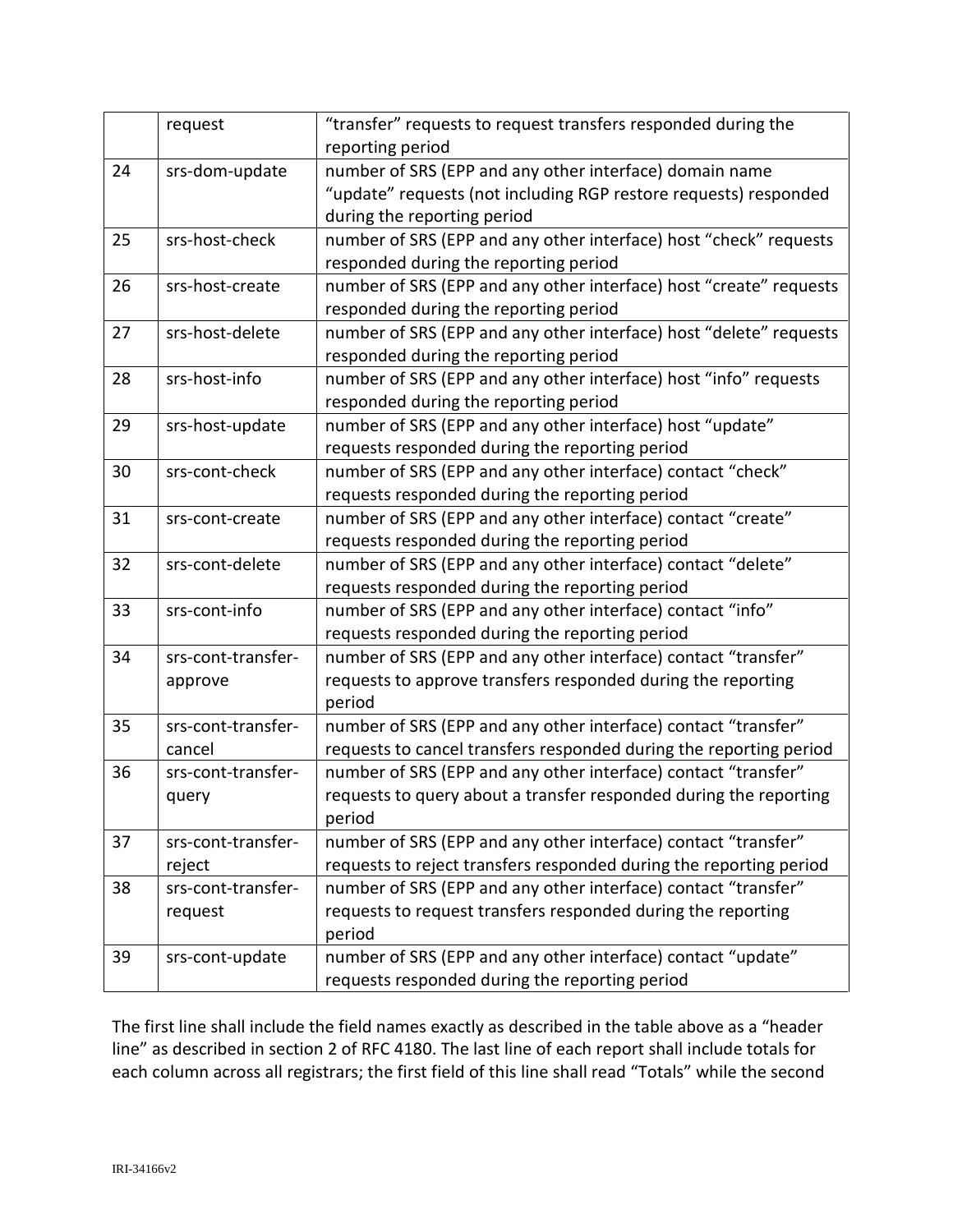field shall be left empty in that line. No other lines besides the ones described above shall be included. Line breaks shall be <U+000D, U+000A> as described in RFC 4180.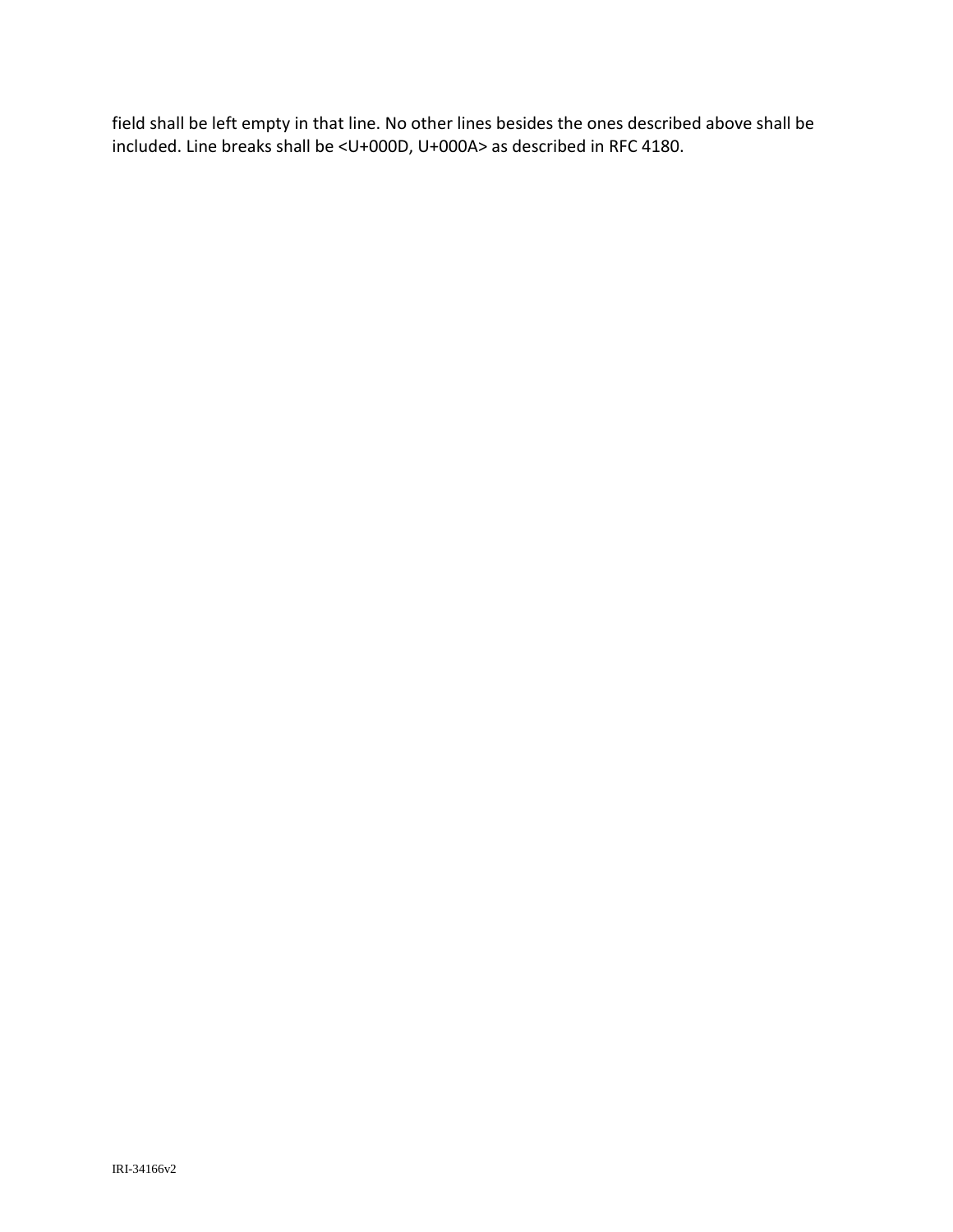# **.COM Agreement Appendix 5 Whois Specifications**

(date to be inserted)

#### **Public Whois Specification**

Registry Operator will operate a WHOIS service available via port 43 in accordance with RFC 3912, and a web-based Directory Service providing free public query-based access to at least the following elements in the following format.

Registry Operator commits to participating in and supporting the work in the IETF to produce a Domain Name Registration Data Access Protocol [SAC 051]. Registry Operator shall implement the standard no later than 135 days after it is requested by ICANN if: 1) the IETF produces a standard (i.e., it is published, at least, as a Proposed Standard RFC as specified in RFC 2026); and 2) its implementation is commercially reasonable in the context of the overall operation of the registry.

Registry Operator's Whois service is the authoritative Whois service for all second-level Internet domain names registered in the .com top-level domain and for all hosts registered using these names. This service is available to anyone. It is available via port 43 access and via links at the Registry Operator's web site. It is updated daily. Registry Operator offers public IPv6 transport for its Whois.

To use Registry Whois via port 43 enter the applicable parameter on the command line as illustrated below:

- For a domain name: whois "domain verisign.com"
- For a registrar name: whois "registrar Go Daddy Software, Inc."
- For a nameserver: whois " DNS3.REGISTER.COM" or whois "nameserver 216.21.234.72"

By default, Whois performs a very broad search, looking in all record types for matches to your query in these fields: domain name, nameserver name, nameserver IP address, and registrar names. Use keywords to narrow the search (for example, 'domain root'). Specify only part of the search string to perform a "partial" search on domain. Every domain starting with the string will be found. A trailing dot (or dots) after your text or the partial keyword indicates a partial search. For example, entering 'mack.' will find "Mack", "Mackall", "Mackay", and so on.

To use Registry Whois using the web interface:

- Go to [http://www.verisigninc.com/en\\_US/products-and-services/domain-name](http://www.verisigninc.com/en_US/products-and-services/domain-name-services/whois/index.xhtml)[services/whois/index.xhtml](http://www.verisigninc.com/en_US/products-and-services/domain-name-services/whois/index.xhtml)
- Click on the appropriate button ("domain," "registrar" or "nameserver")
- Enter the applicable parameter:
	- o Domain name including the TLD (e.g., verisign.com)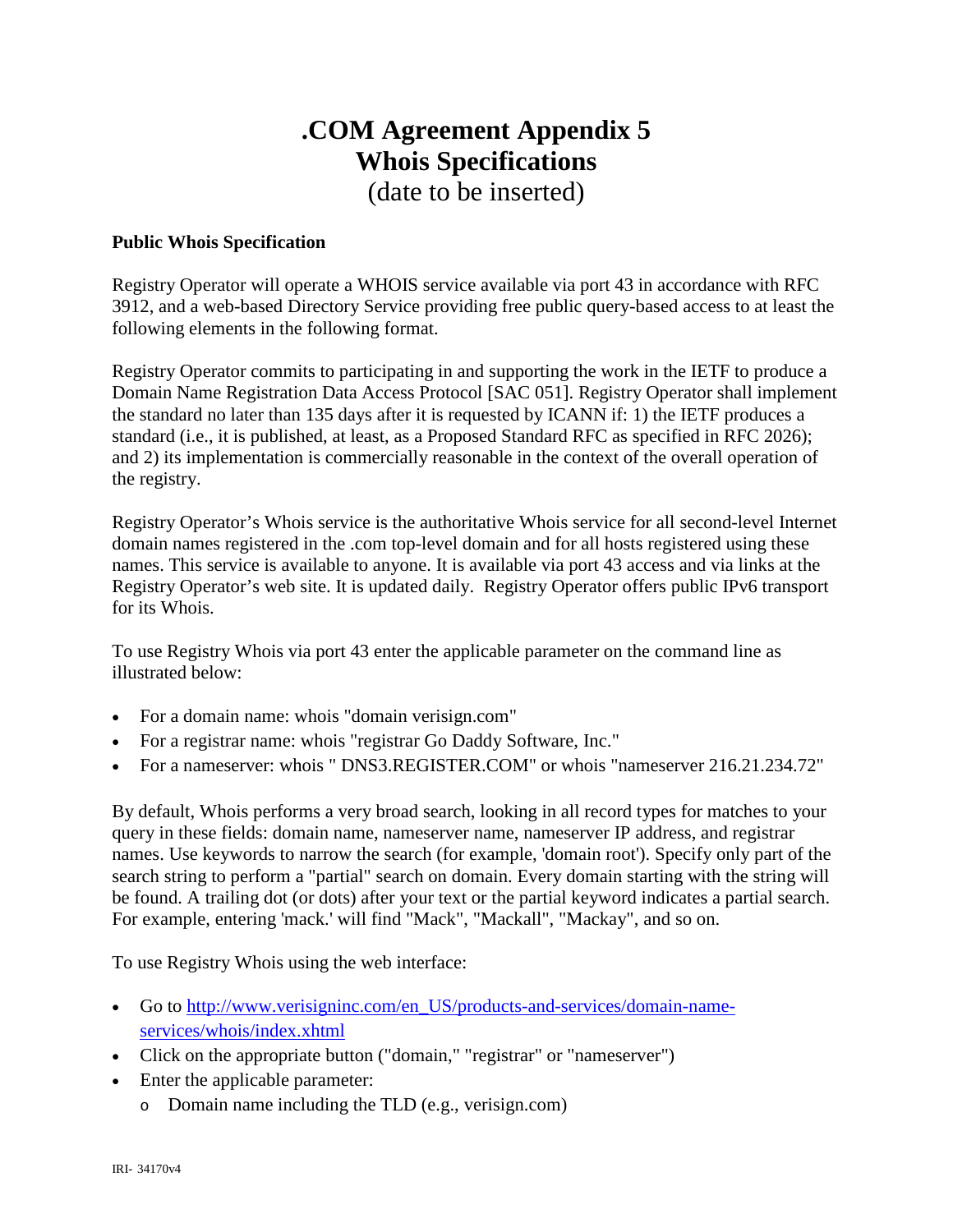- o Full name of the registrar including punctuation, "Inc.", etc. (e.g., ABC Registrar, Inc.)
- o Full host name or the IP address (e.g., NS.VERISIGN.COM or 198.41.0.196)
- Click on the "submit" button.

For all registered second-level domain names in .com, information as illustrated in the following example is displayed, where the entry parameter is the domain name (including the TLD):

Domain Name: VERISIGN.COM Registrar: NETWORK SOLUTIONS, LLC. Whois Server: whois.networksolutions.com Referral URL: http://www.networksolutions.com Name Server: A2.NSTLD.COM Name Server: C2.NSTLD.NET Name Server: D2.NSTLD.NET Name Server: E2.NSTLD.NET Name Server: F2.NSTLD.COM Name Server: G2.NSTLD.COM Name Server: H2.NSTLD.NET Name Server: J2.NSTLD.NET Name Server: K2.NSTLD.NET Name Server: L2.NSTLD.COM Name Server: M2.NSTLD.NET Status: clientTransferProhibited Status: serverDeleteProhibited Status: serverTransferProhibited Status: serverUpdateProhibited Updated Date: 14-apr-2011 Creation Date: 02-jun-1995 Expiration Date: 01-jun-2012

>>> Last update of whois database: Fri, 11 Nov 2011 19:15:58 UTC<<<

For all ICANN-accredited registrars who are authorized to register .com second-level domain names through Registry Operator, information as illustrated in the following example is displayed, where the entry parameter is the full name of the registrar (including punctuation, "Inc.", etc.):

Registrar Name: SAMPLE REGISTRAR, INC. DBA SAMPLE NAMES Address: 1234 Any Way, Anytown, VA 20153, US Phone Number: 703-555-5555 Email: registrar-agent@samplenames.net Whois Server: whois.registrar.samplenames.com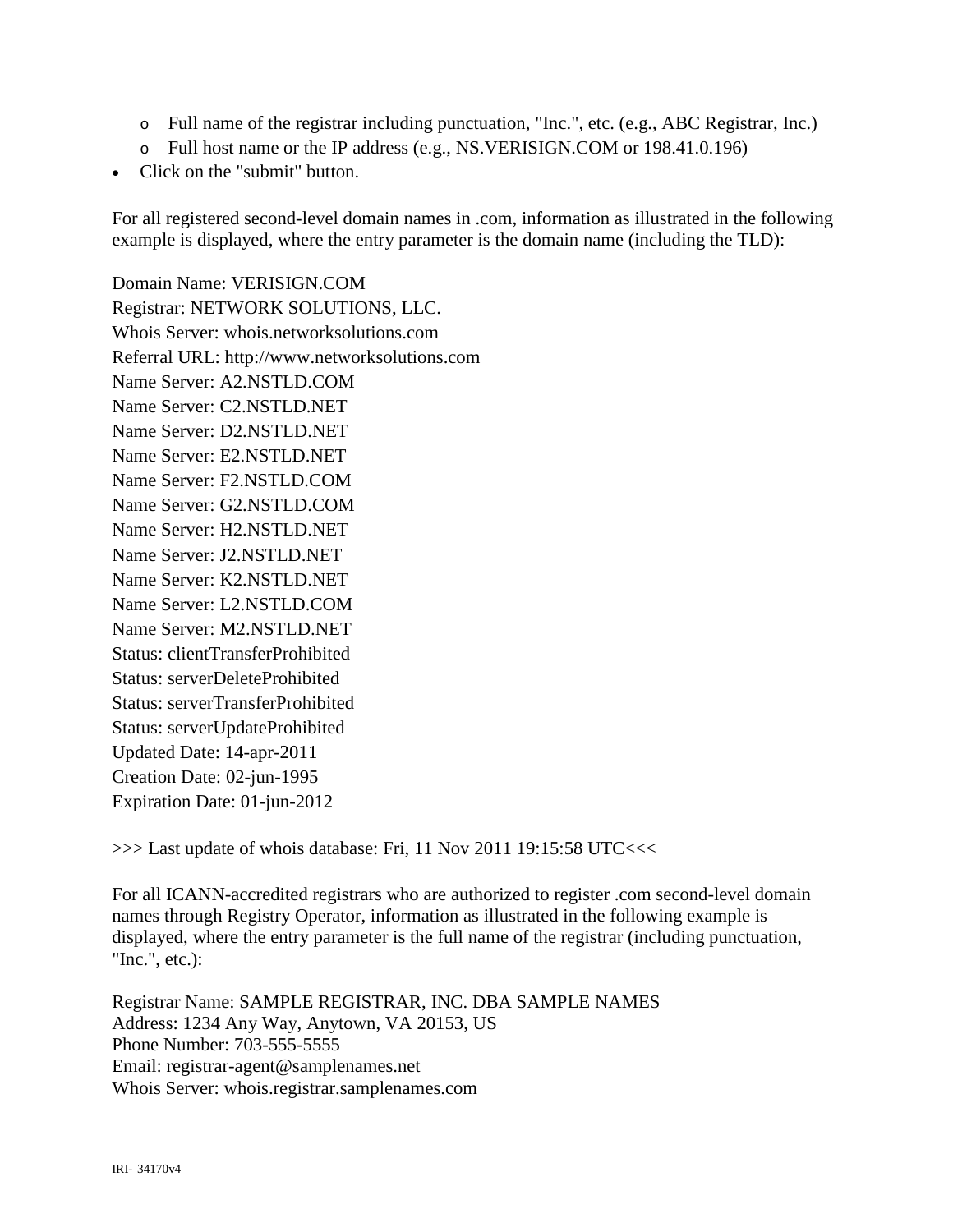Referral URL: www.registrar.samplenames.com Admin Contact: Jane Doe Phone Number: 703-555-5556 Email: janedoe@samplenames.com Admin Contact: John Smith Phone Number: 703-555-5557 Email: johnsmith@samplenames.com Admin Contact: Domain Name Administrator Phone Number: 703-555-5558 Email: dns-eng@samplenames.com Billing Contact: Petranella Jones Phone Number: 703-555-5559 Email: pjones@samplenames.com Technical Contact: Harry Nerd Phone Number: 703 555-6000 Email: harrynerd@samplenames.com Technical Contact: Harry Nerd II Phone Number: 703-555-6001 Email: harrynerd@samplenames.com

>>> Last update of whois database: Fri, 11 Nov 2011 19:15:58 UTC <<<

For all hosts registered using second-level domain names in .com, information as illustrated in the following example is displayed, where the entry parameter is either the full host name or the IP address:

Server Name: DNS.MOMINC.COM IP Address: 216.230.99.56 Registrar: ENOM, INC. Whois Server: whois.enom.com Referral URL: http://www.enom.com

>>> Last update of whois database: Fri, 11 Nov 2011 19:15:58 UTC <<<

#### **Whois Provider Data Specification**

Registry Operator shall provide bulk access to up-to-date data concerning domain name and nameserver registrations maintained by Registry Operator in connection with the Registry TLD on a daily schedule, only for purposes of providing free public query-based access to up-to-date data concerning domain name and nameserver registrations in multiple TLDs, to a party designated from time to time in writing by ICANN. The specification of the content and format of this data, and the procedures for providing access, shall be as stated below, until changed according to the Registry Agreement.

Content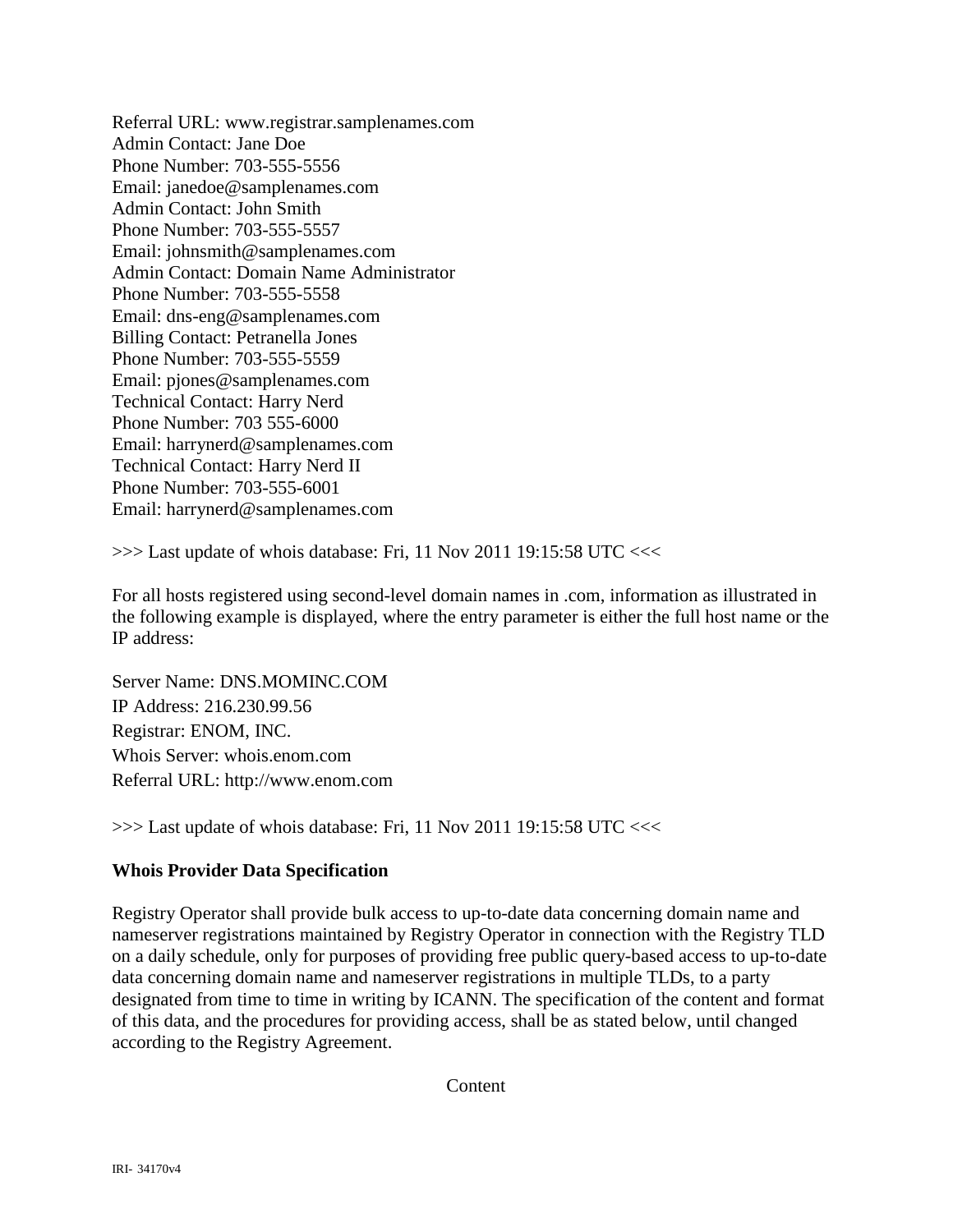The data shall be provided in three files:

A. *Domain file.* One file shall be provided reporting on the domains sponsored by all registrars. For each domain, the file shall give the domainname, servername for each nameserver, registrarid, and updateddate.

B. *Nameserver file.* One file shall be provided reporting on the nameservers sponsored by all registrars. For each registered nameserver, the file shall give the servername, each ipaddress, registrarid, and updateddate.

C. *Registrar file.* A single file shall be provided reporting on the registrars sponsoring registered domains and nameservers. For each registrar, the following data elements shall be given: registrarid, registrar address, registrar telephone number, registrar e-mail address, whois server, referral URL, updateddate and the name, telephone number, and e-mail address of all the registrar's administrative, billing, and technical contacts.

Format

The format for the above files shall be as specified by ICANN, after consultation with Registry Operator.

Procedures for Providing Access

The procedures for providing daily access shall be as mutually agreed by ICANN and Registry Operator. In the absence of an agreement, the files shall be provided by Registry Operator sending the files in encrypted form to the party designated by ICANN by Internet File Transfer Protocol.

## **Whois Data Specification – ICANN**

Registry Operator shall provide bulk access by ICANN to up-to-date data concerning domain name and nameserver registrations maintained by Registry Operator in connection with the .com TLD on a daily schedule, only for purposes of verifying and ensuring the operational stability of Registry Services and the DNS.. The specification of the content and format of this data, and the procedures for providing access, shall be as stated below, until changed according to the Registry Agreement.

**Content** 

The data shall be provided in three files:

A. *Domain file.* One file shall be provided reporting on the domains sponsored by all registrars. For each domain, the file shall give the domainname, servername for each nameserver, registrarid, and updateddate.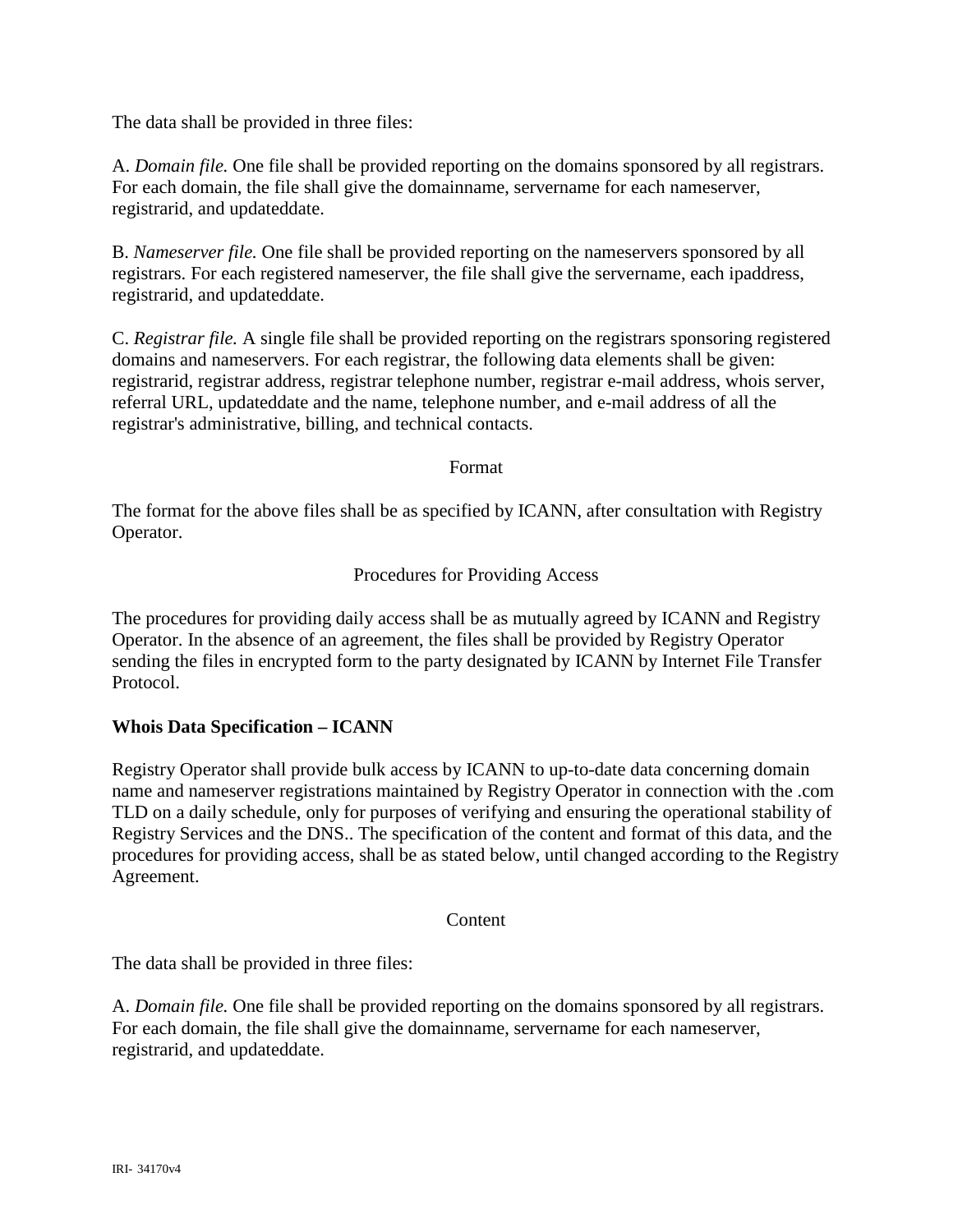B. *Nameserver file.* One file shall be provided reporting on the nameservers sponsored by all registrars. For each registered nameserver, the file shall give the servername, each ipaddress, registrarid, and updateddate.

C. *Registrar file.* A single file shall be provided reporting on the registrars sponsoring registered domains and nameservers. For each registrar, the following data elements shall be given: registrarid, registrar address, registrar telephone number, registrar e-mail address, whois server, referral URL, updateddate and the name, telephone number, and e-mail address of all the registrar's administrative, billing, and technical contacts.

#### Format

The format for the above files shall be as specified by ICANN, after consultation with Registry Operator.

#### Procedures for Providing Access

The procedures for providing daily access shall be as mutually agreed by ICANN and Registry Operator. In the absence of an agreement, an up-to-date version (encrypted using a public key supplied by ICANN) of the files shall be placed at least once per day on a designated server and available for downloading by ICANN by Internet File Transfer Protocol.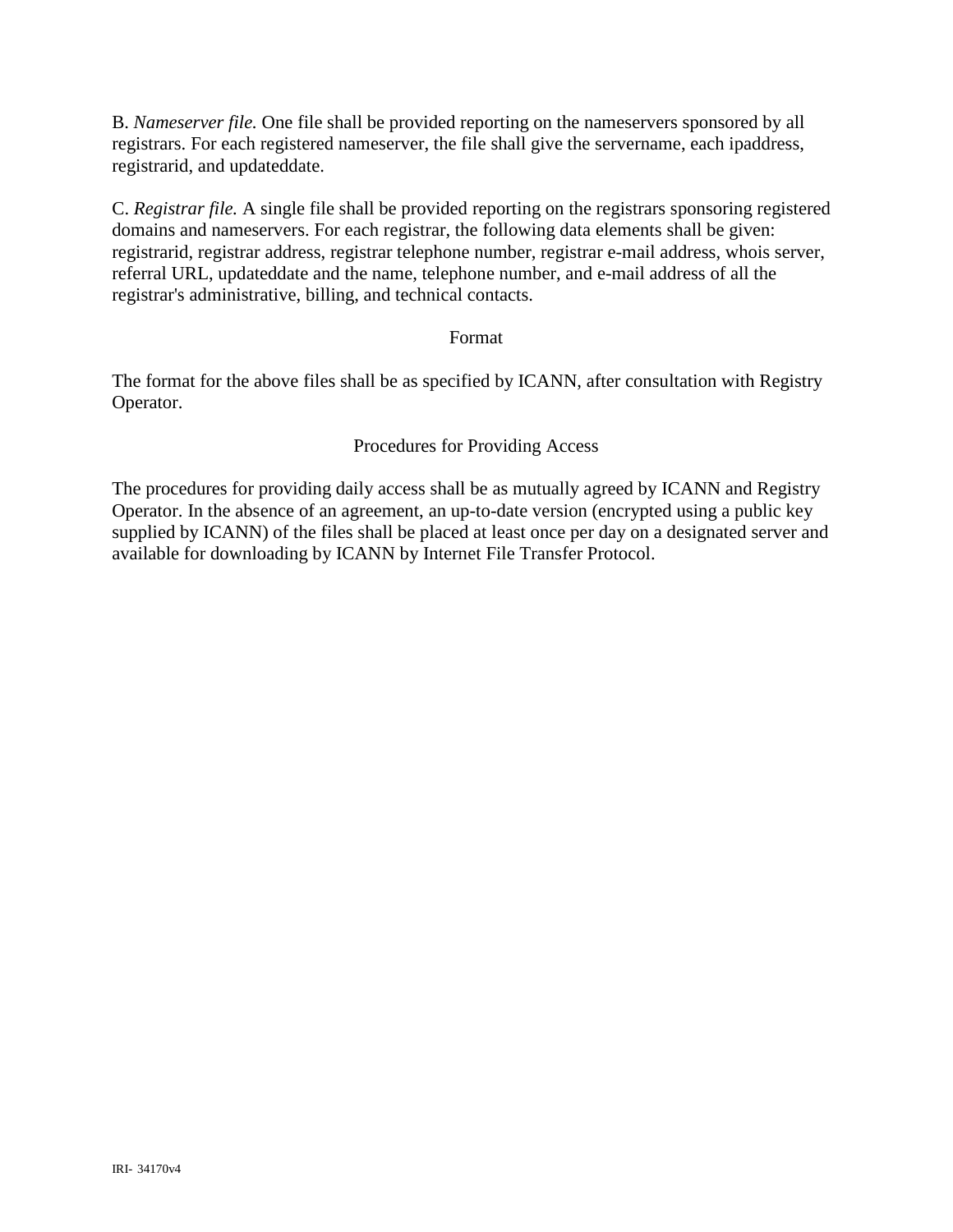# .COM Agreement Appendix 7 Functional and Performance Specifications

(date to be inserted)

These functional specifications for the Registry TLD consist of the following parts:

- 1. Registry Operator Registrar Protocol;
- 2. Supported initial and renewal registration periods;
- 3. Grace period policy;
- 4. Nameserver functional specifications;
- 5. Patch, update, and upgrade policy;
- 6. Performance Specifications;
- 7. Responsibilities of the Parties;
- 8. Additional Services; and
- 9. Implementation of New Standards

## **1. Registry Operator Registrar Protocol**

## **1.1 Extensible Provisioning Protocol**

Registry Operator shall maintain the Extensible Provisioning Protocol ("EPP") in conformance with the Proposed Standard and Informational RFCs 5730, 5731, 5732, 5734, 5910, and 3915 (and in the event Registry Operator accepts thick registration data RFC 5733) published by the Internet Engineering Task Force ("IETF") and/or any successor standards, versions, modifications or additions thereto as Registry Operator deems reasonably necessary. Registry Operator will support EPP in conformance with the aforementioned standards. If Registry Operator requires the use of functionality outside of EPP RFCs, Registry Operator must document EPP extensions using Internet-Draft format following the guidelines described in RFC 3735. Registry Operator is not required to submit documented EPP extensions to the IETF but to consider the recommendations on standardization described in section 2.1 of RFC 3735. Registry Operator will provide and update the relevant documentation of all the EPP objects and Extensions supported to ICANN prior to deployment.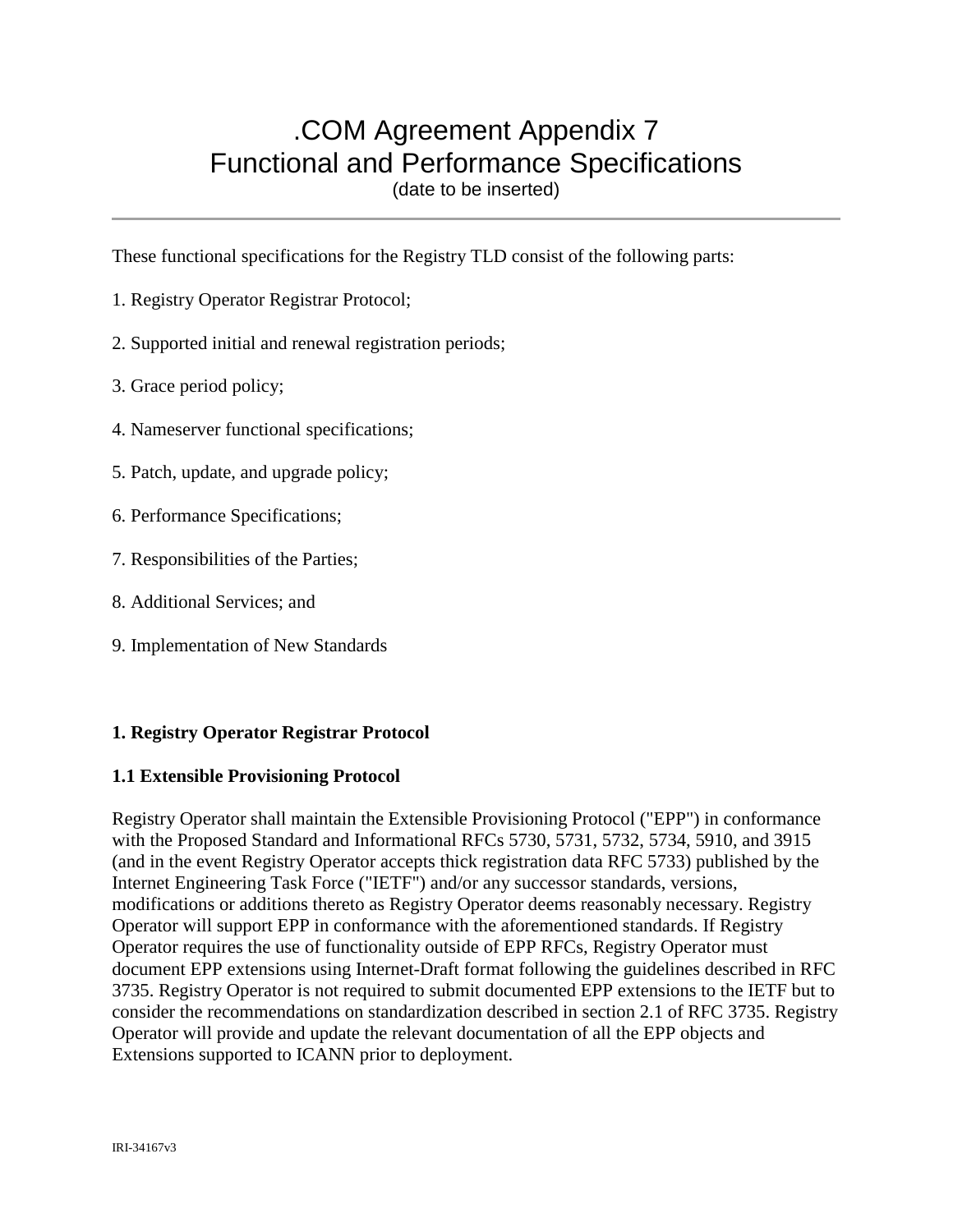Registry Operator shall be able to accept IPv6 addresses as glue records in its Registry System and publish them in the DNS. Registry Operator shall offer public IPv6 transport for its Shared Registration System (SRS) to any Registrar, no later than six months after receiving the first request in writing from a gTLD accredited Registrar willing to operate the SRS over IPv6.

Registry Operator shall take action to remove orphan glue records (as defined at http://www.icann.org/en/committees/security/sac048.pdf) when provided with evidence in written form that such records are present in connection with malicious conduct.

## **2. Supported initial and renewal registration periods**

2.1. Initial registrations of Registered Names (where available according to functional specifications and other requirements) may be made in the registry for terms of up to ten years.

2.2. Renewal registrations of Registered Names (where available according to functional specifications and other requirements) may be made in the registry for terms not to exceed a total of ten years.

2.3. Upon change of sponsorship of the registration of a Registered Name from one Registrar to another, according to Part A of the ICANN Policy on Transfer of Registrations between Registrars, the term of registration of the Registered Name shall be extended by one year, provided that the maximum term of the registration as of the effective date of sponsorship change shall not exceed ten years.

2.4. The change of sponsorship of registration of Registered Names from one Registrar to another, according to Part B of the ICANN Policy on Transfer of Registrations between Registrars shall not result in the extension of the term of the registrations and Registry Operator may assist in such change of sponsorship.

## **3. Grace period policy**

This section describes Registry Operator's practices for operational "Grace" and "Pending" periods, including relationships among sequential operations that occur within given time frames. A *Grace Period* refers to a specified number of calendar days following a Registry operation in which a domain action may be reversed and a credit may be issued to a Registrar. Relevant registry operations in this context are:

- Registration of a new domain,
- Renewal of an existing domain,
- Auto-Renew of an existing domain;
- Transfer of an existing domain; and
- Deletion of an existing domain.

Extension of a registration period is accomplished using the EPP RENEW command or by autorenewal; registration is accomplished using the EPP CREATE command; deletion/removal is accomplished using the EPP DELETE command; transfer is accomplished using the EPP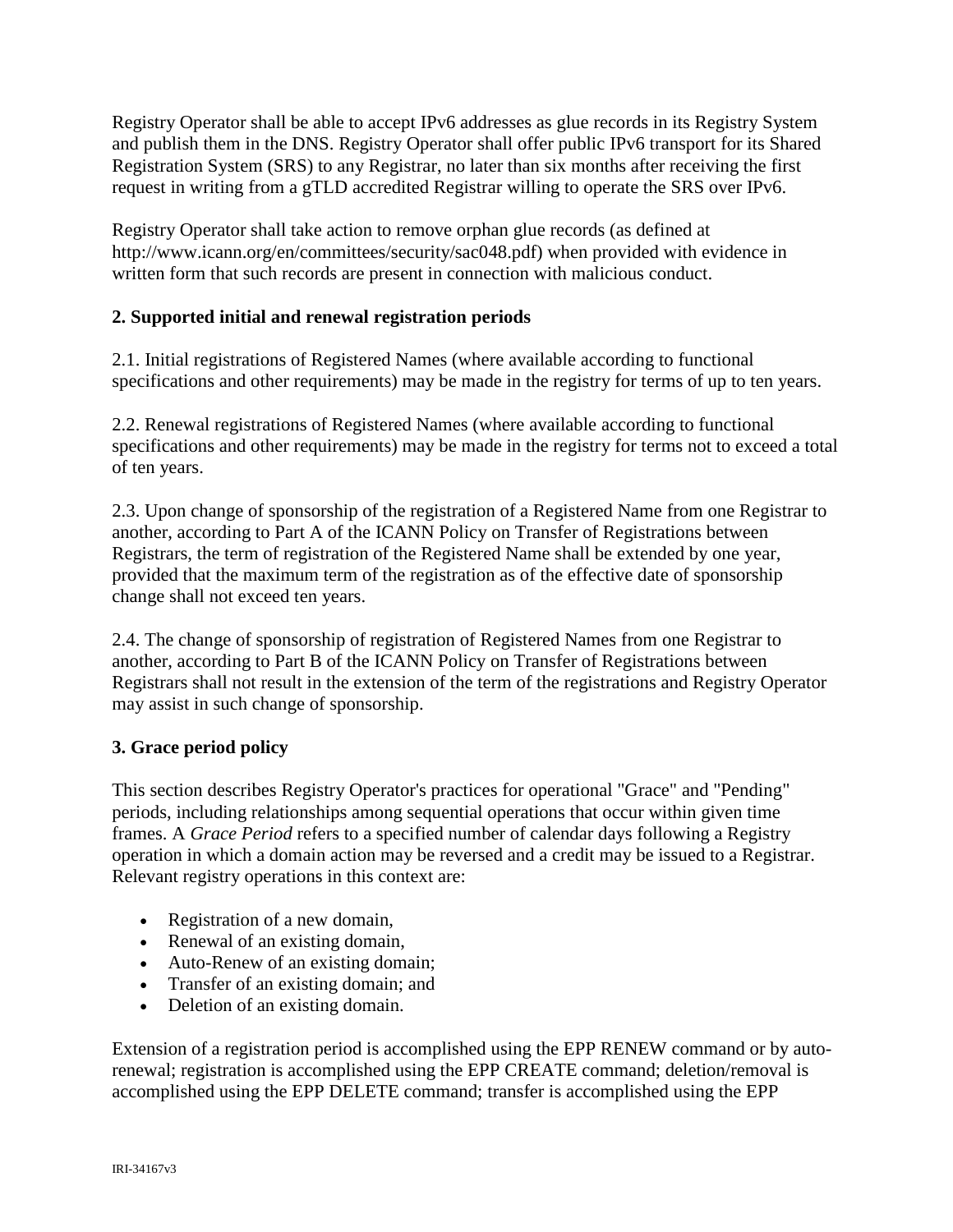TRANSFER command or, where ICANN approves a bulk transfer under Part B of the ICANN Policy on Transfer of Registrations between Registrars, using the procedures specified in that Part. Restore is accomplished using the EPP UPDATE command.

There are five grace periods provided by Registry Operator's Shared Registration System: *Add Grace Period, Renew/Extend Grace Period, Auto-Renew Grace Period, Transfer Grace Period, and Redemption Grace Period*.

A *Pending Period* refers to a specified number of calendar days following a Registry operation in which final Registry action is deferred before the operation may be completed. Relevant Registry operations in this context are:

- Transfer of an existing domain,
- Deletion of an existing domain, and
- Restoration of a domain name in Redemption Grace Period.

## **3.1 Grace Periods**

## **3.1.1 Add Grace Period**

The *Add Grace Period* is a specified number of calendar days following the initial registration of a domain. The current value of the *Add Grace Period* for all Registrars is five calendar days. If a Delete, Extend (EPP Renew command), or Transfer operation occurs within the five calendar days, the following rules apply:

*Delete.* If a domain is deleted within the *Add Grace Period*, the sponsoring Registrar at the time of the deletion is credited for the amount of the registration; provided, however, that Registry Operator shall have the right to charge Registrars a fee as may be set forth in its Registry-Registrar Agreement for disproportionate deletes during the *Add Grace Period*. The domain is deleted from the Registry database and is immediately available for registration by any Registrar. See Section 3.2 for a description of overlapping grace period exceptions.

*Extend (EPP Renew command).* If a domain is extended within the *Add Grace Period*, there is no credit for the add. The expiration date of the domain registration is extended by the number of years, up to a total of ten years, as specified by the Registrar's requested Extend operation.

*Transfer (other than ICANN-approved bulk transfer).* Transfers under Part A of the ICANN Policy on Transfer of Registrations between Registrars may not occur during the *Add Grace Period* or at any other time within the first 60 days after the initial registration. Enforcement is the responsibility of the Registrar sponsoring the domain name registration and is enforced by the SRS.

*Bulk Transfer (with ICANN approval).* Bulk transfers with ICANN approval may be made during the *Add Grace Period* according to the procedures in Part B of the ICANN Policy on Transfer of Registrations between Registrars. The expiration dates of transferred registrations are not affected. The losing Registrar's account is charged for the initial add.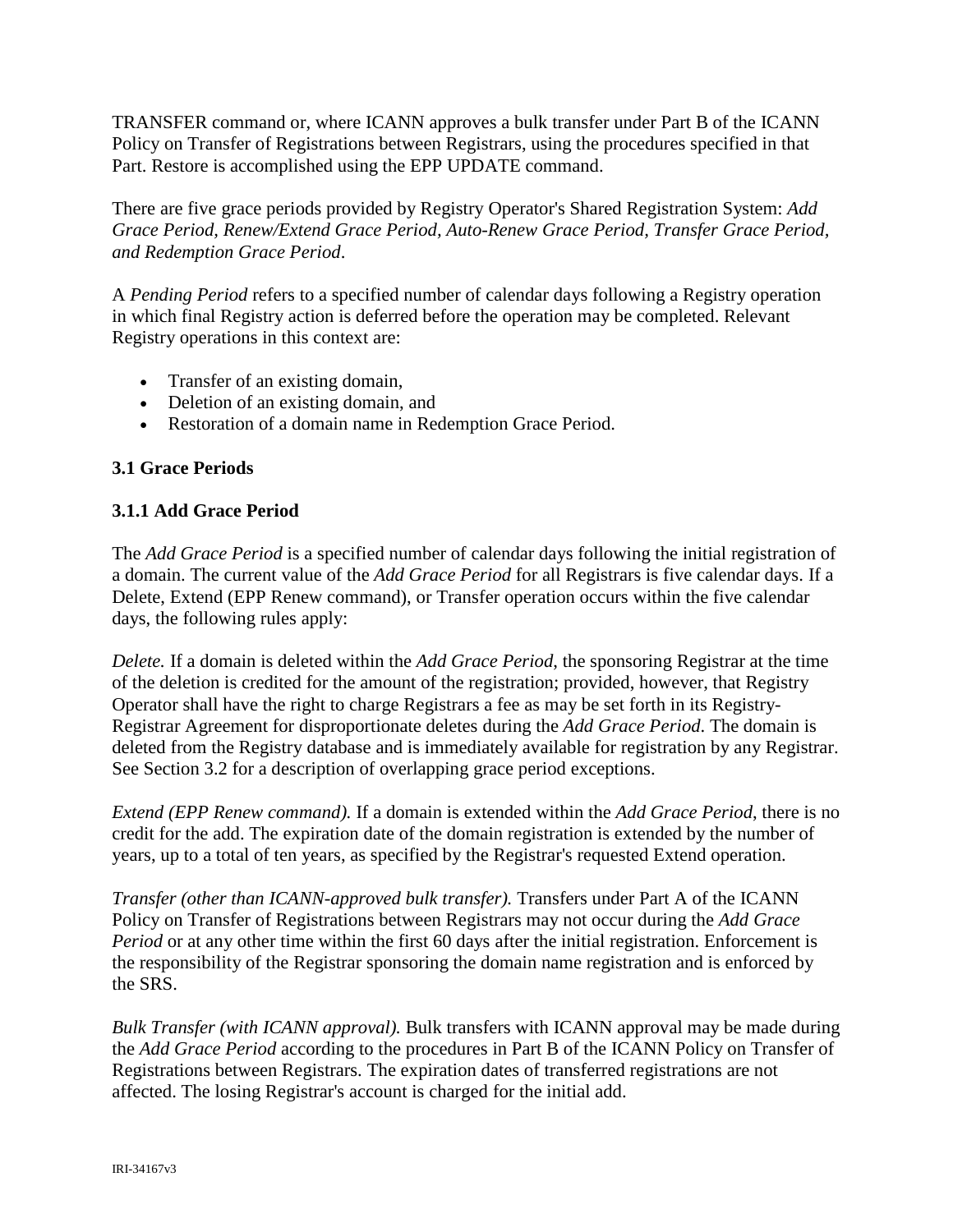## **3.1.2 Renew/Extend Grace Period**

The *Renew/Extend Grace Period* is a specified number of calendar days following the renewal/extension of a domain name registration period through an EPP Command Renew. The current value of the *Renew/Extend Grace Period* is five calendar days. If a Delete, Extend, or Transfer occurs within that five calendar days, the following rules apply:

*Delete.* If a domain is deleted within the *Renew/Extend Grace Period*, the sponsoring Registrar at the time of the deletion receives a credit of the renew/extend fee. The domain immediately goes into the Redemption Grace Period. See Section 3.2 for a description of overlapping grace period exceptions.

*Extend ("EPP Command 'Renew'").* A domain can be extended within the *Renew/Extend Grace Period* for up to a total of ten years. The account of the sponsoring Registrar at the time of the additional extension will be charged for the additional number of years the registration is extended.

*Transfer (other than ICANN-approved bulk transfer).* If a domain is transferred within the *Renew/Extend Grace Period*, there is no credit. The expiration date of the domain registration is extended by one year and the years added as a result of the Extend remain on the domain name up to a total of 10 years.

Bulk Transfer (with ICANN approval). Bulk transfers with ICANN approval may be made during the *Renew/Extend Grace Period* according to the procedures in Part B of the ICANN Policy on Transfer of Registrations between Registrars. The expiration dates of transferred registrations are not affected. The losing Registrar's account is charged for the Renew/Extend operation.

## **3.1.3 Auto-Renew Grace Period**

The *Auto-Renew Grace Period* is a specified number of calendar days following an autorenewal. An auto-renewal occurs if a domain name registration is not renewed by the expiration date; in this circumstance the registration will be automatically renewed by the system the first day after the expiration date. The current value of the *Auto-Renew Grace Period* is 45 calendar days. If a Delete, Extend, or Transfer occurs within the *Auto-Renew Grace Period*, the following rules apply:

*Delete.* If a domain is deleted within the *Auto-Renew Grace Period*, the sponsoring Registrar at the time of the deletion receives a credit of the Auto-Renew fee. The domain immediately goes into the Redemption Grace Period. See Section 3.2 for a description of overlapping grace period exceptions.

*Extend.* A domain can be extended within the *Auto-Renew Grace Period* for up to a total of ten years. The account of the sponsoring Registrar at the time of the additional extension will be charged for the additional number of years the registration is extended.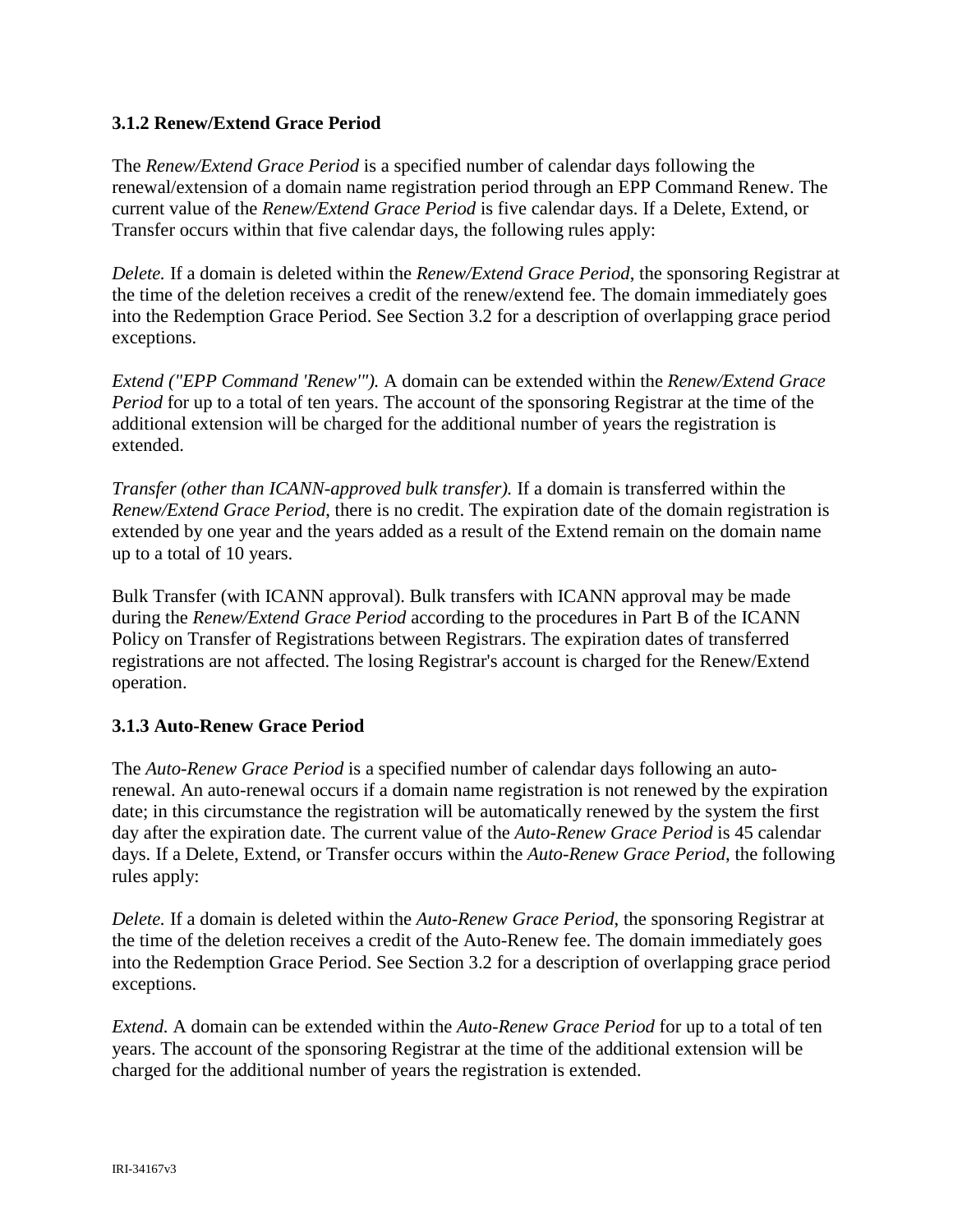*Transfer (other than ICANN-approved bulk transfer).* If a domain is transferred within the *Auto-Renew Grace Period*, the losing Registrar is credited with the Auto-Renew charge and the year added by the Auto-Renew operation is cancelled. The expiration date of the domain is extended by one year up to a total maximum of ten and the gaining Registrar is charged for that additional year, even in cases where a full year is not added because of the 10-year registration term maximum limitation.

*Bulk Transfer (with ICANN approval).* Bulk transfers with ICANN approval may be made during the *Auto-Renew Grace Period* according to the procedures in Part B of the ICANN Policy on Transfer of Registrations between Registrars. The expiration dates of transferred registrations are not affected. The losing Registrar's account is charged for the Auto-Renew.

## **3.1.4 Transfer Grace Period**

The *Transfer Grace Period* is a specified number of calendar days following the transfer of a domain according to Part A of the ICANN Policy on Transfer of Registrations between Registrars. The current value of the *Transfer Grace Period* is five calendar days. If a Delete, Extend, or Transfer occurs within that five calendar days, the following rules apply:

*Delete.* If a domain is deleted within the *Transfer Grace Period*, the sponsoring Registrar at the time of the deletion receives a credit of the transfer fee. The domain immediately goes into the Redemption Grace Period. See Section 3.2 for a description of overlapping grace period exceptions.

*Extend.* If a domain registration is extended within the *Transfer Grace Period*, there is no credit for the transfer. The Registrar's account will be charged for the number of years the registration is extended. The expiration date of the domain registration is extended by the number of years, up to a maximum of ten years, as specified by the Registrar's requested Extend operation.

*Transfer (other than ICANN-approved bulk transfer).* If a domain is transferred within the *Transfer Grace Period*, there is no credit. The expiration date of the domain registration is extended by one year up to a maximum term of ten years. The ICANN Policy on Transfer of Registrations between Registrars does not allow transfers within the first 60 days after another transfer has occurred; it is the Registrar's responsibility to enforce this restriction.

*Bulk Transfer (with ICANN approval).* Bulk transfers with ICANN approval may be made during the *Transfer Grace Period* according to the procedures in Part B of the ICANN Policy on Transfer of Registrations between Registrars. The expiration dates of transferred registrations are not affected. The losing Registrar's account is charged for the Transfer operation that occurred prior to the Bulk Transfer.

## **3.1.5 Bulk Transfer Grace Period**

There is no grace period associated with Bulk Transfer operations. Upon completion of the Bulk Transfer, any associated fee is not refundable.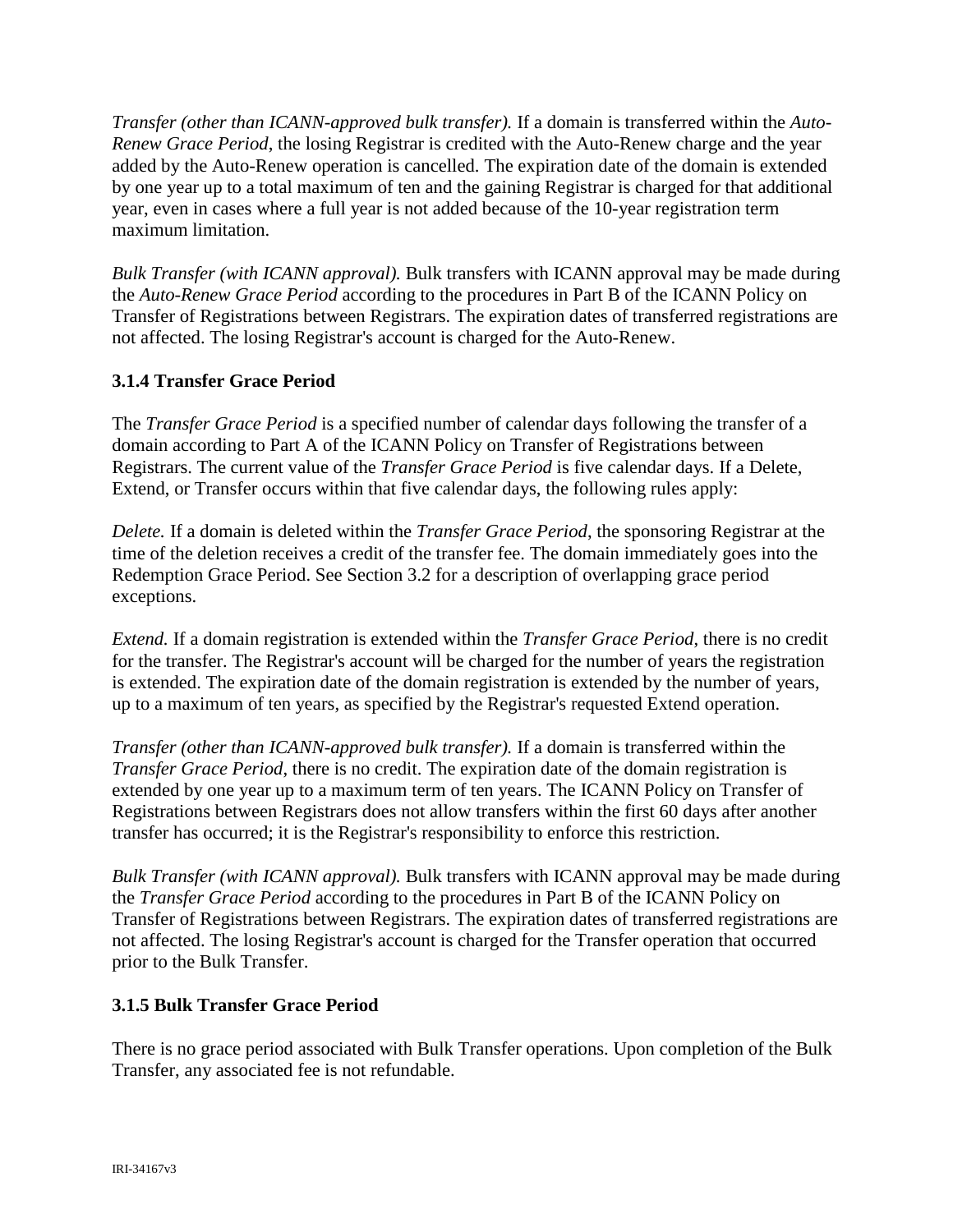## **3.1.6 Redemption Grace Period**

A domain name is placed in REDEMPTIONPERIOD status when a Registrar requests the deletion of a domain that is not within the Add Grace Period. A name that is in REDEMPTIONPERIOD status will not be included in the zone file. A Registrar cannot modify or purge a domain in REDEMPTIONPERIOD status. The only action a Registrar can take on a domain in REDEMPTIONPERIOD is to request that it be restored. Any other Registrar requests to modify or otherwise update the domain will be rejected. Unless restored, the domain will be held in REDEMPTIONPERIOD status for a specified number of calendar days. The current length of this Redemption Period is 30 calendar days.

## **3.2 Overlapping Grace Periods**

If an operation is performed that falls into more than one grace period, the actions appropriate for each grace period apply (with some exceptions as noted below).

- If a domain is deleted within the Add Grace Period and the Extend Grace Period, then the Registrar is credited the registration and extend amounts, taking into account the number of years for which the registration and extend were done.
- If a domain is auto-renewed, then extended, and then deleted within the Extend Grace Period, the Registrar will be credited for any Auto-Renew fee charged and the number of years for the extension.

#### **3.2.1 Overlap Exception**

• If a domain registration is extended within the Transfer Grace Period, then the current Registrar's account is charged for the number of years the registration is extended.

**Note:** If several billable operations, including a transfer, are performed on a domain and the domain is deleted within the grace periods of each of those operations, only those operations that were performed after the latest transfer, including the latest transfer, are credited to the current Registrar.

#### **3.3 Pending Periods**

#### **3.3.1 Transfer Pending Period**

The *Transfer Pending Period* is a specified number of calendar days following a request from a Registrar (Registrar A) to transfer a domain in which the current Registrar of the domain (Registrar B) may explicitly approve or reject the transfer request. The current value of the *Transfer Pending Period* is five calendar days for all Registrars. The transfer will be finalized upon receipt of explicit approval or rejection from the current Registrar (Registrar B). If the current Registrar (Registrar B) does not explicitly approve or reject the request initiated by Registrar A, the Registry Operator will approve the request automatically after the end of the *Transfer Pending Period*. During the *Transfer Pending Period*: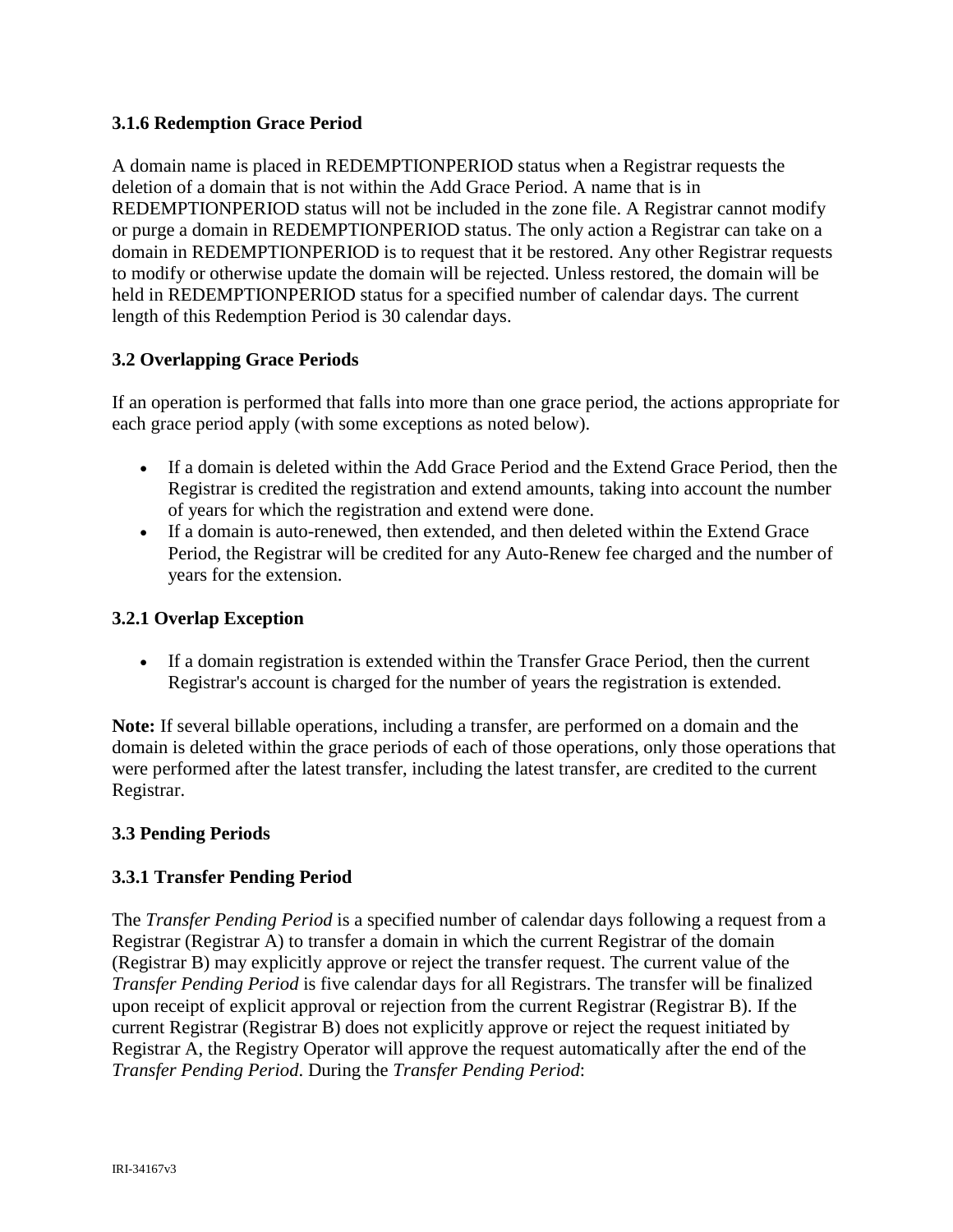- a. EPP TRANSFER request or EPP RENEW request is denied.
- b. SYNC is not allowed.
- c. EPP DELETE request is denied.
- d. Bulk Transfer operations are allowed.
- e. EPP UPDATE request is denied.

After a transfer of a domain, the EPP TRANSFER request may be denied for 60 days.

## **3.3.2 Pending Delete Period**

A domain name is placed in PENDING DELETE status if it has not been restored during the Redemption Grace Period. A name that is in PENDING DELETE status will not be included in the zone file. All Registrar requests to modify or otherwise update a domain in PENDING DELETE status will be rejected. A domain name is purged from the registry database a specified number of calendar days after it is placed in PENDING DELETE status. The current length of this Pending Delete Period is five calendar days.

#### **4. Nameserver functional specifications**

Nameserver operations for the Registry TLD shall comply with RFCs 1034, 1035, 1982, 2181, 2182, 2671, 3226, 3596, 3597, 4343, and 5966 published by the Internet Engineering Task Force ("IETF") and/or any successor standards, versions, modifications or additions thereto.

Registry Operator shall sign its TLD zone files implementing Domain Name System Security Extensions ("DNSSEC"). Registry Operator shall comply with RFCs 4033, 4034, 4035, 4509 and their successors, and the parties agree that best practices described in RFC 4641 and its successors are recommended but not mandatory. If Registry Operator implements Hashed Authenticated Denial of Existence for DNS Security Extensions, it shall comply with RFC 5155 and its successors. Registry Operator shall accept public-key material from child domain names in a secure manner according to industry best practices. Registry shall also publish in its website the DNSSEC Practice Statements (DPS) describing critical security controls and procedures for key material storage, access and usage for its own keys and secure acceptance of registrants' public-key material. Registry Operator shall publish its DPS following the format described in the "DPS-framework" (currently in draft format, see http://tools.ietf.org/html/draft-ietf-dnsopdnssec-dps-framework) within 180 days after the "DPS-framework" becomes an RFC.

Registry Operator shall offer public IPv6 transport for, at least, two of the Registry's name servers listed in the root zone with the corresponding IPv6 addresses registered with IANA. Registry Operator should follow "DNS IPv6 Transport Operational Guidelines" as described in BCP 91 and the recommendations and considerations described in RFC 4472.

For domain names which are either not registered, or the registrant has not supplied valid records such as NS records for listing in the DNS zone file, or their status does not allow them to be published in the DNS, the use of DNS wildcard Resource Records as described in RFCs 1034 and 4592 or any other method or technology for synthesizing DNS Resources Records or using redirection within the DNS by the Registry Operator is prohibited. When queried for such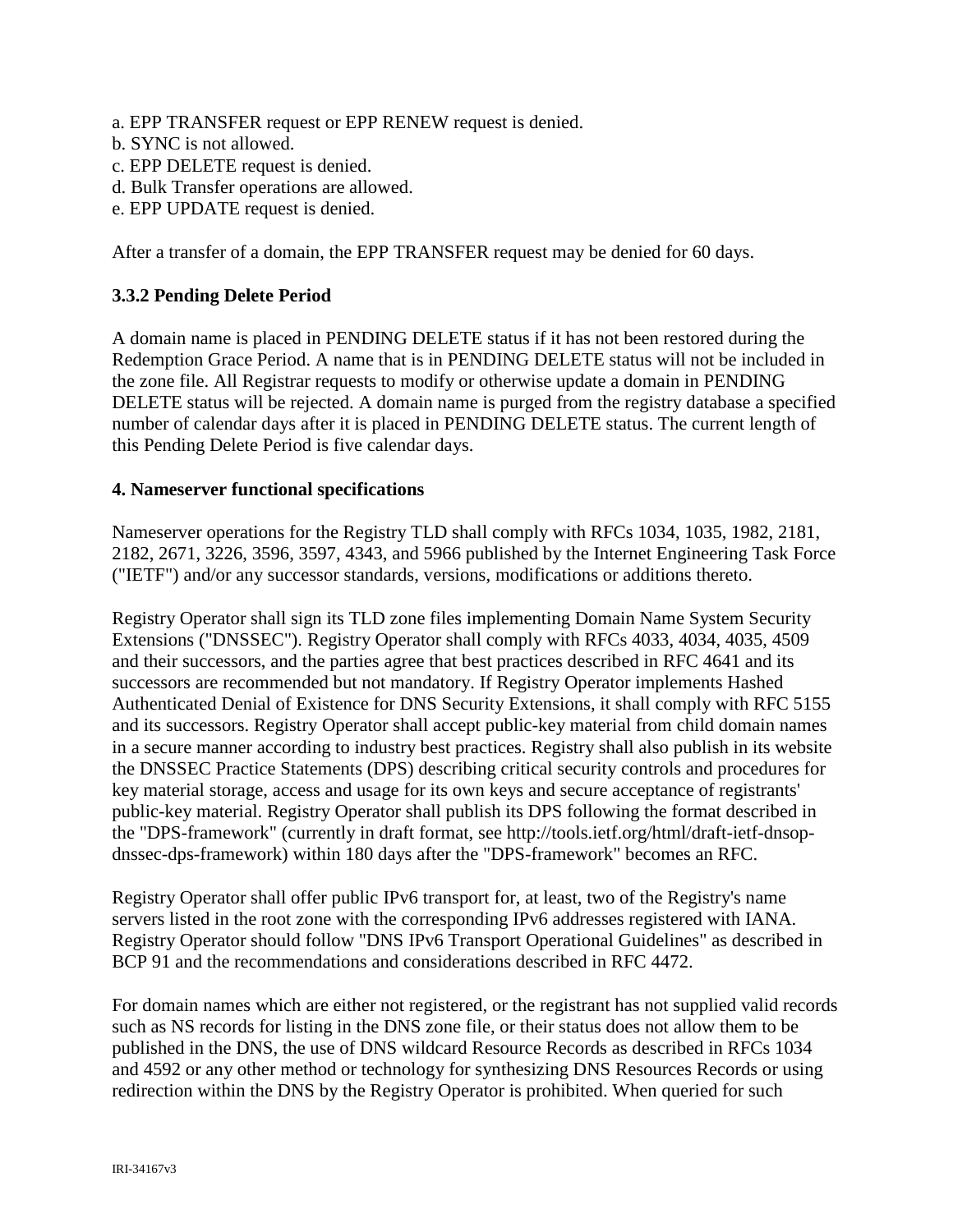domain names the authoritative name servers must return a "Name Error" response (also known as NXDOMAIN), RCODE 3 as described in RFC 1035 and related RFCs. This provision applies for all DNS zone files at all levels in the DNS tree for which the Registry Operator (or an affiliate engaged in providing Registration Services) maintains data, arranges for such maintenance, or derives revenue from such maintenance but this provision shall not apply to the provision of nameservice or any other non-registry service for a domain or zone used for other than registration services to unaffiliated third parties by a single entity (including its affiliates) for domain names registered through an ICANN-Accredited Registrar.

If the Registry Operator offers Internationalized Domain Names ("IDNs"), it shall comply with RFCs 5890, 5891, 5892, 5893 and their successors. Registry Operator shall comply with the ICANN IDN Guidelines at <http://www.icann.org/en/topics/idn/implementationguidelines.htm>, as they may be amended, modified, or superseded from time to time. Registry Operator shall publish and keep updated its IDN Tables and IDN Registration Rules in the IANA Repository of IDN Practices.

## **5. Patch, update, and upgrade policy**

Registry Operator may issue periodic patches, updates or upgrades to the Software, EPP or APIs ("Licensed Product") licensed under the Registry-Registrar Agreement (the "Agreement") that will enhance functionality or otherwise improve the Shared Registration System under the Agreement. For the purposes of this Section 5 of Appendix 7, the following terms have the associated meanings set forth herein.

5.1 A "Patch" means minor modifications to the Licensed Product made by Registry Operator during the performance of error correction services. A Patch does not constitute a Version.

5.2 An "Update" means a new release of the Licensed Product which may contain error corrections, minor enhancements, and, in certain circumstances, major enhancements, and which is indicated by a change in the digit to right of the decimal point in the version number of the Licensed Product.

5.3 An "Upgrade" means a new release of the Licensed Product which involves the addition of substantial or substantially enhanced functionality and which is indicated by a change in the digit to the left of the decimal point in the version of the Licensed Product.

5.4 A "Version" means the Licensed Product identified by any single version number.

Each Update and Upgrade causes a change in version.

\* Patches do not require corresponding changes to client applications developed, implemented, and maintained by each Registrar.

\* Updates may require changes to client applications by each Registrar in order to take advantage of the new features and/or capabilities and continue to have access to the Shared Registration System.

\* Upgrades require changes to client applications by each Registrar in order to take advantage of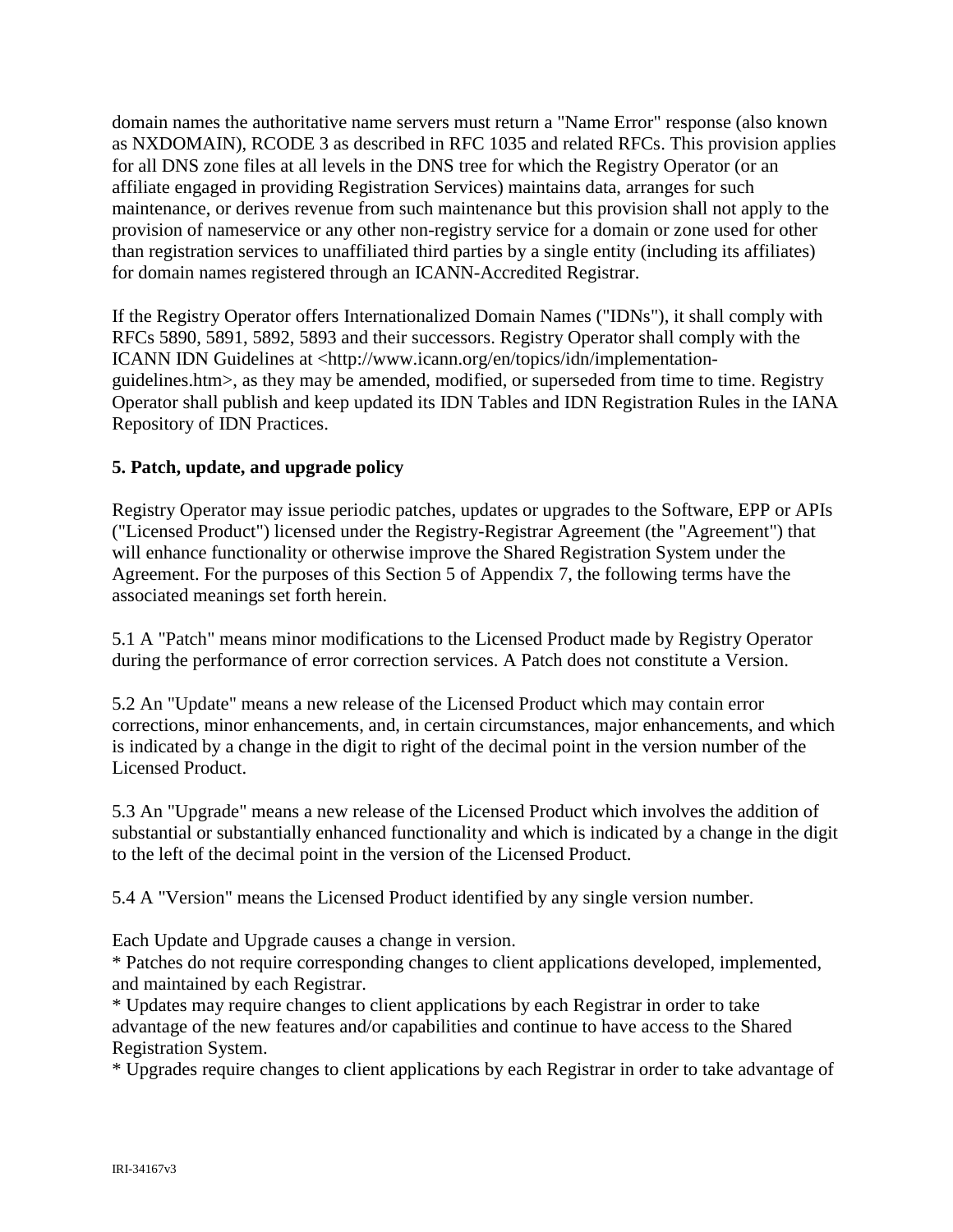the new features and/or capabilities and continue to have access to the Shared Registration System.

Registry Operator, in its sole discretion, will deploy Patches during scheduled and announced Shared Registration System maintenance periods.

For Updates and Upgrades, Registry Operator will give each Registrar notice prior to deploying the Updates and Upgrades into the production environment. The notice shall be at least ninety (90) days. Such notice will include an initial notice before deploying the Update that requires changes to client applications or the Upgrade into the Operational Test and Evaluation ("OT&E") environment to which all Registrars have access. Registry Operator will maintain the Update or Upgrade in the OT&E environment for at least thirty (30) days, to allow each Registrar the opportunity to modify its client applications and complete testing, before implementing the new code in the production environment.

This notice period shall not apply in the event Registry Operator's system is subject to the imminent threat of a failure or a material security threat, the discovery of a major security vulnerability, or a Denial of Service (DoS) attack where the Registry Operator's systems are rendered inaccessible by being subject to:

- i) excessive levels of data traffic
- ii) unauthorized traffic
- iii) data traffic not conforming to the protocols used by the Registry

#### **6. Performance Specifications**

These Performance Specifications provide a means to measure Registry Operator's delivery of SRS, DNS Name Server and Whois services for the Registry TLD and serve as the basis for the Service Level Agreements Credits ("**SLA Credits**") set forth in Appendix 10.

**6.1 Definitions.** Capitalized terms used in this Section 6 and not otherwise defined shall have the meaning ascribed to them in the Registry Agreement.

**6.1.1 "Core Internet Service Failure"** means an extraordinary and identifiable event beyond the control of Registry Operator affecting the Internet services to be measured pursuant to this Section 6. Such events include, but are not limited to congestion collapse, partitioning, power grid failures, and routing failures.

**6.1.2 "Credit Level"** means the credit levels set forth in the Table SLA Credits in Section 2 of Appendix 10 that outlines the total credits, penalties and/or liabilities that may be assessed to Registry Operator and sole remedies available to ICANN-Accredited Registrars for Registry Operators failure to meet Performance Specifications outlined in this Appendix 7.

**6.1.3 "DNS Name Server"** means the service complying with RFC 1034, 1035 and related RFCs made available on TCP/UDP port 53 on Registry Operator's selected servers.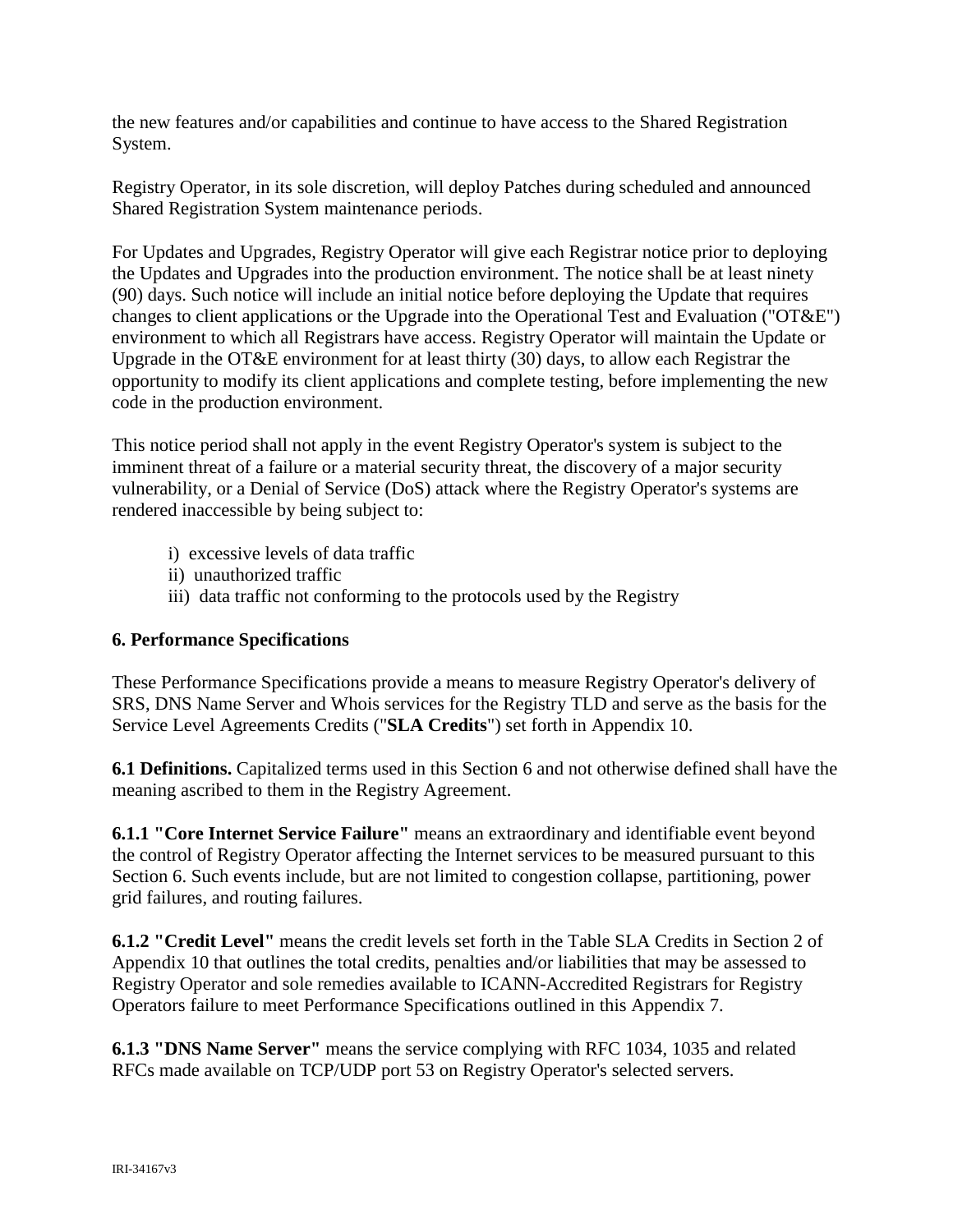**6.1.4 "ICANN-Accredited Registrar"** means an ICANN-Accredited Registrar that has a Registry-Registrar Agreement in effect with Registry Operator.

**6.1.5 "Monthly Timeframe"** means each single calendar month beginning and ending at 0000 Coordinated Universal Time (UTC).

**6.1.6 "Performance Specifications"** means a description of the measurable functional attributes of a particular System Services.

**6.1.7 "Registrar Community"** means all of the ICANN-Accredited Registrars who have Registry-Registrar Agreements in effect with Registry Operator for the Registry TLD and who have registered greater than 150 net new .com domain names in the prior thirty (30) calendar day period.

**6.1.8 "Round-trip"** means the amount of measured time that it takes for a reference query to make a complete trip from the SRS gateway, through the SRS system, back to the SRS gateway.

**6.1.9 "Service Level Agreement (SLA)"** means the service level agreements attached as Appendix 10 to the Registry Agreement outlining performance standards levels.

**6.1.10 "SRS"** means the Shared Registration System, a system that the Registry Operator provides to the Registrar Community via a defined protocol (EPP) for registry-registrar interaction. Specifically, it refers to the ability of ICANN-Accredited Registrars to add, modify, and delete (create, update and delete) information associated with registered domain names and associated DNS Name Servers.

**6.1.11 "System Services"** means the SRS, DNS Name Server and Whois services for the Registry TLD for which availability and Performance Specifications are established.

**6.1.12 "Whois"** refers to the Registry Operator's Whois service provided in accordance with Appendix 5.

**6.2 Service Availability.** Service availability is defined as the time, in minutes, that the Registry Operator's System Services are each individually responding to its users ("**Service Availability**") as further defined in Sections 6.2.1 through 6.2.4.

**6.2.1 Service Availability** is measured as follows:

Service Availability  $\% = \{[(MTM - POMU) - UOM]/(MTM - POMU)\}$  \*100 where:

**MTM** = Monthly Timeframe Minutes calculated as the number days in that month times 24 hours times 60 minutes. For example, the MTM for January is 31 days  $*$  24 hours  $*$  60 minutes or  $MTM = 44,640$  minutes.

**POMU** = Planned Outage Minutes Used equals the number of minutes of a Planned Outage (as defined in Section 6.3 below) or Extended Planned Outage (as defined in Section 6.4 below) for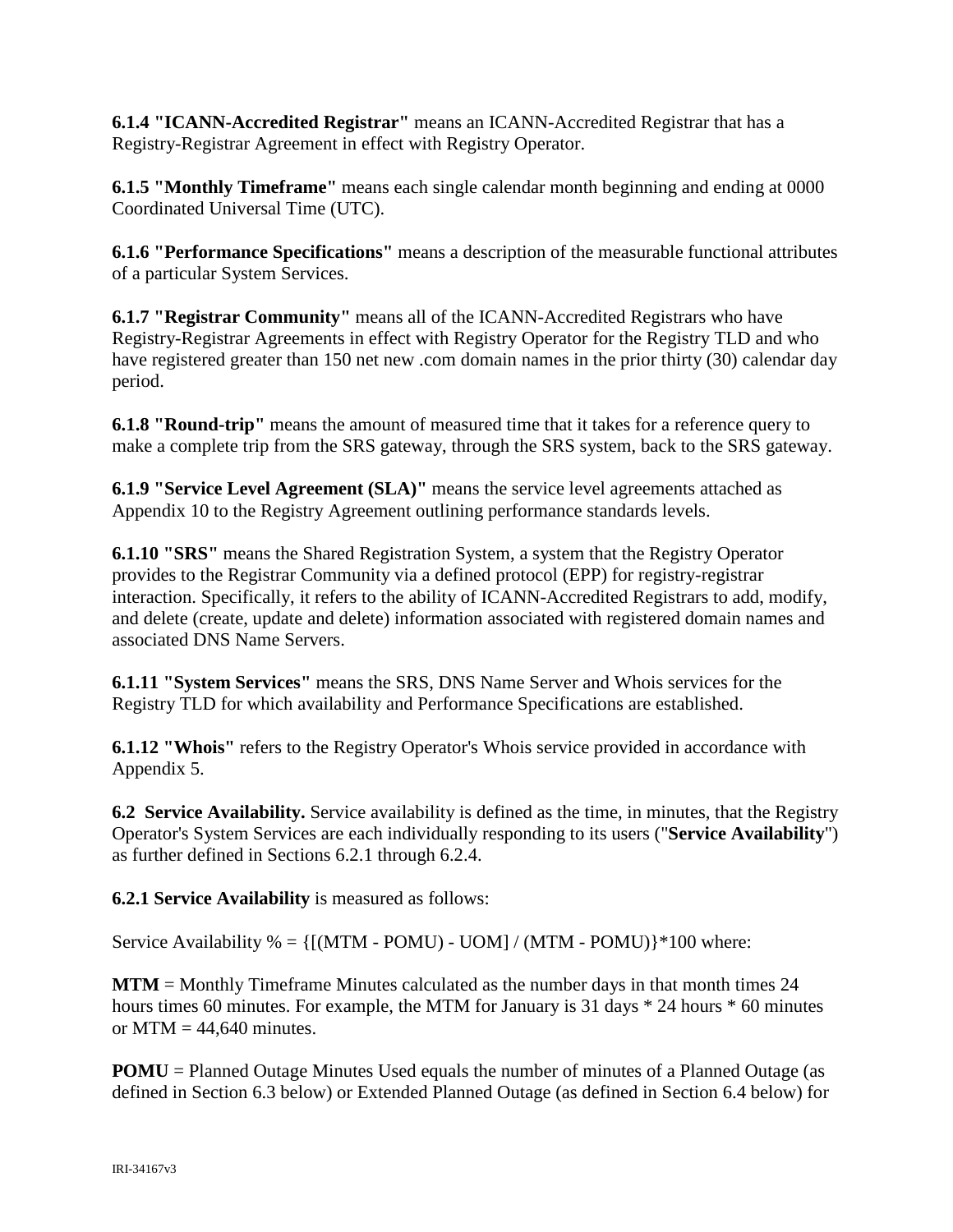that Monthly Timeframe for each individual System Service. No Monthly Timeframe shall have both a Planned and an Extended Planned Outage.

**UOM** = Unplanned Outage Minutes equals the total number of minutes the System Services is unavailable excluding any Planned Outages (as defined in Section 6.3 below) or Extended Planned Outage (as defined in Section 6.4 below) for that Monthly Timeframe.

The Service Availability calculation shall be calculated by the Registry Operator and the results reported for each Monthly Timeframe for SRS, Whois and DNS Name Server availability. For Service Availability Performance Specifications measured by calendar year, Yearly Timeframe Minutes (YTM) shall be substituted for Monthly Timeframe Minutes (MTM) in the calculation above. Yearly Timeframe Minutes calculated as  $365$  days  $*$  24 hours  $*$  60 minutes =  $525,600$ minutes. Results will be reported to the Registrar Community via e-mail and to ICANN according to Appendix 4.

**6.2.2 Service Availability--SRS = 99.99% per calendar year.** Service Availability as it applies to the SRS refers to the ability of the SRS to respond to ICANN-Accredited Registrars that access the SRS through the EPP protocol. SRS unavailability, except for Planned Outages (as defined in Section 6.3 below) and Extended Planned Outages (as defined in Section 6.4 below), will be logged with the Registry Operator as Unplanned Outage Minutes. Unavailability will not include any events affecting individual ICANN-Accredited Registrars locally.

SRS unavailability as it applies to the SRS shall mean when, as a result of a failure of systems within the Registry's control, an ICANN-Accredited Registrar is unable to establish a session with the SRS gateway; provided, however, that SRS unavailability shall not include an ICANN-Accredited Registrar's inability to establish a session with the SRS gateway that results from it exceeding its designated number of sessions. Establishing a session with the SRS gateway shall be defined as:

- a) successfully complete a TCP session start,
- b) successfully complete the SSL authentication handshake, and

c) successfully complete the Extensible Provisioning Protocol (EPP) login command.

Registry Operator will log SRS unavailability once an ICANN-Accredited Registrar reports an occurrence to Registry Operator's customer service help desk in the manner required by the Registry Operator (i.e., e-mail, fax, telephone). The committed Service Availability for SRS is 99.99% per calendar year. The SRS Service Availability metric is a Credit Level 2.

**6.2.3 Service Availability--DNS Name Server = 100% per Monthly Timeframe.** Service Availability as it applies to the DNS Name Server refers to the ability of the DNS Name Server to resolve a DNS query from an Internet user. DNS Name Server unavailability will be logged with the Registry Operator as Unplanned Outage Minutes. Registry Operator will log DNS Name Server unavailability (a) when such unavailability is detected by monitoring tools, or (b) once an ICANN-Accredited Registrar reports an occurrence to Registry Operator's customer service help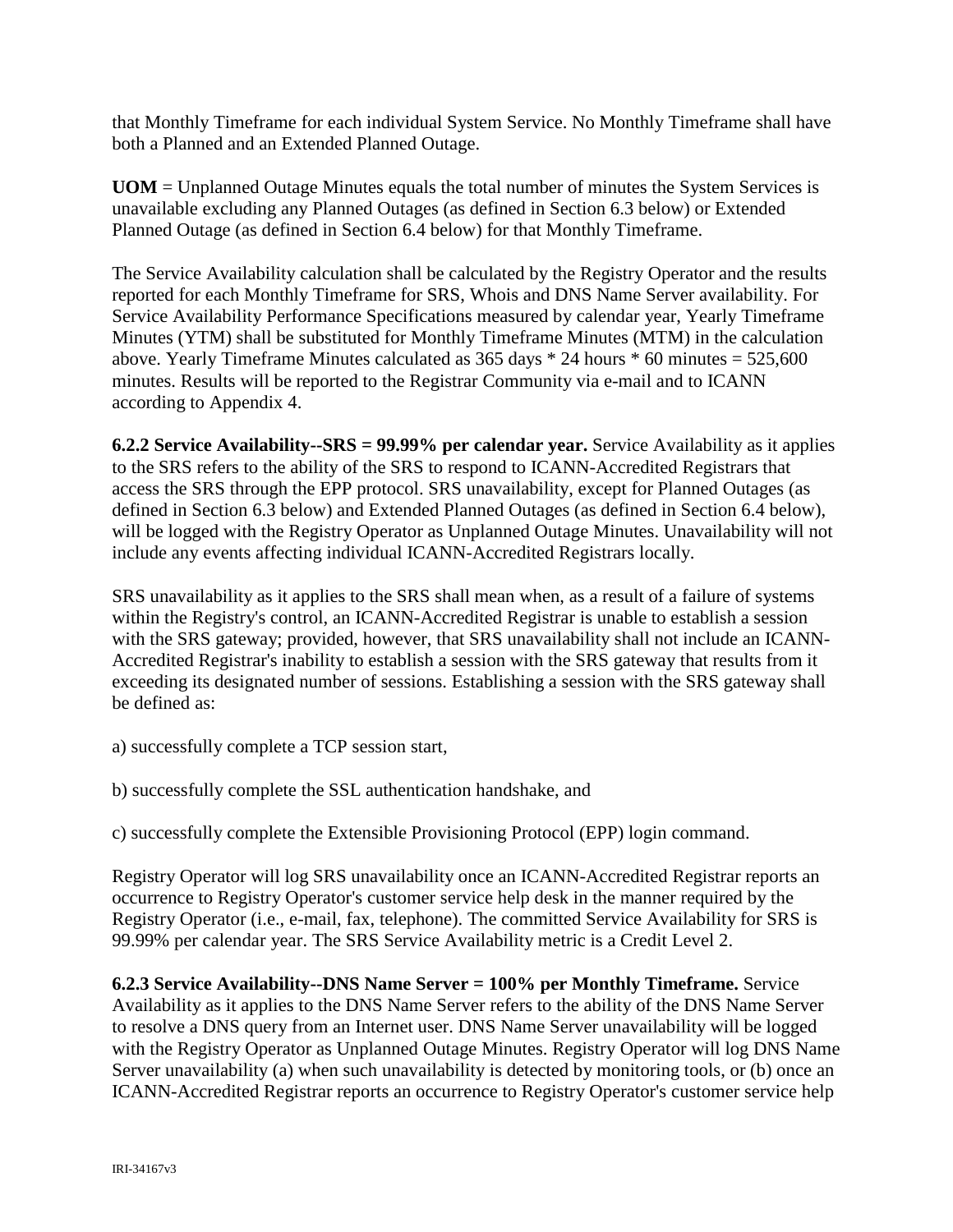desk in the manner required by the Registry Operator (i.e., e-mail, fax, telephone) and Registry Operator confirms that the occurrence is not unique to the reporting Registrar.

DNS Name Server unavailability shall mean less than eight (8) sites on the Registry Operator's constellation are returning answers to queries with less than 1% packet loss averaged over a Monthly Timeframe or 5% packet loss for any five minute period.

The committed Service Availability for DNS Name Server is 100% per Monthly Timeframe. The DNS Name Server Service Availability metric is a Credit Level 1.

**6.2.4 Service Availability--Whois = 100% per Monthly Timeframe.** Service Availability as it applies to Whois refers to the ability of Internet users to access and use the Whois. Whois unavailability, except for Planned Outages (as defined in Section 6.3 below) and Extended Planned Outages (as defined in Section 6.4 below), will be logged with the Registry Operator as Unplanned Outage Minutes. Registry Operator will log Whois unavailability (a) when such unavailability is detected by Registry Operator's monitoring tools, or (b) once an ICANN-Accredited Registrar reports an occurrence to Registry Operator's customer service help desk in the manner required by the Registry Operator (i.e., e-mail, fax, telephone). The committed Service Availability for Whois is 100% per Monthly Timeframe. The Whois Service Availability metric is a Credit Level 2.

**6.3 Planned Outage.** From time to time the Registry Operator will require an outage for regular maintenance or the addition of new functions or features ("**Planned Outage**").

**6.3.1 Planned Outage Duration.** Planned Outage duration defines the maximum allowable time, in minutes, that the Registry Operator is permitted to take the System Services out of service for regularly scheduled maintenance ("**Planned Outage Duration**"). Planned Outages are planned in advance and the Registrar Community is provided notification prior to an outage.

The Planned Outage Duration for the System Services is as follows:

(i) Planned Outage Duration - SRS = 45 minutes per Monthly Timeframe;

(ii) Planned Outage Duration - DNS Name Server = no Planned Outages allowed; and

(iii) Planned Outage Duration - Whois = no Planned Outages allowed.

The Planned Outage Duration metric is a Credit Level 6.

**6.3.2 Planned Outage Timeframe.** The Planned Outage Timeframe defines the hours and days in which a Planned Outage may occur ("**Planned Outage Timeframe")**. The Planned Outage Timeframe for the System Services is as follows:

(i) Planned Outage Timeframe - SRS = 0100-0900 UTC Sunday;

(ii) Planned Outage Timeframe - DNS Name Server = no Planned Outages allowed; and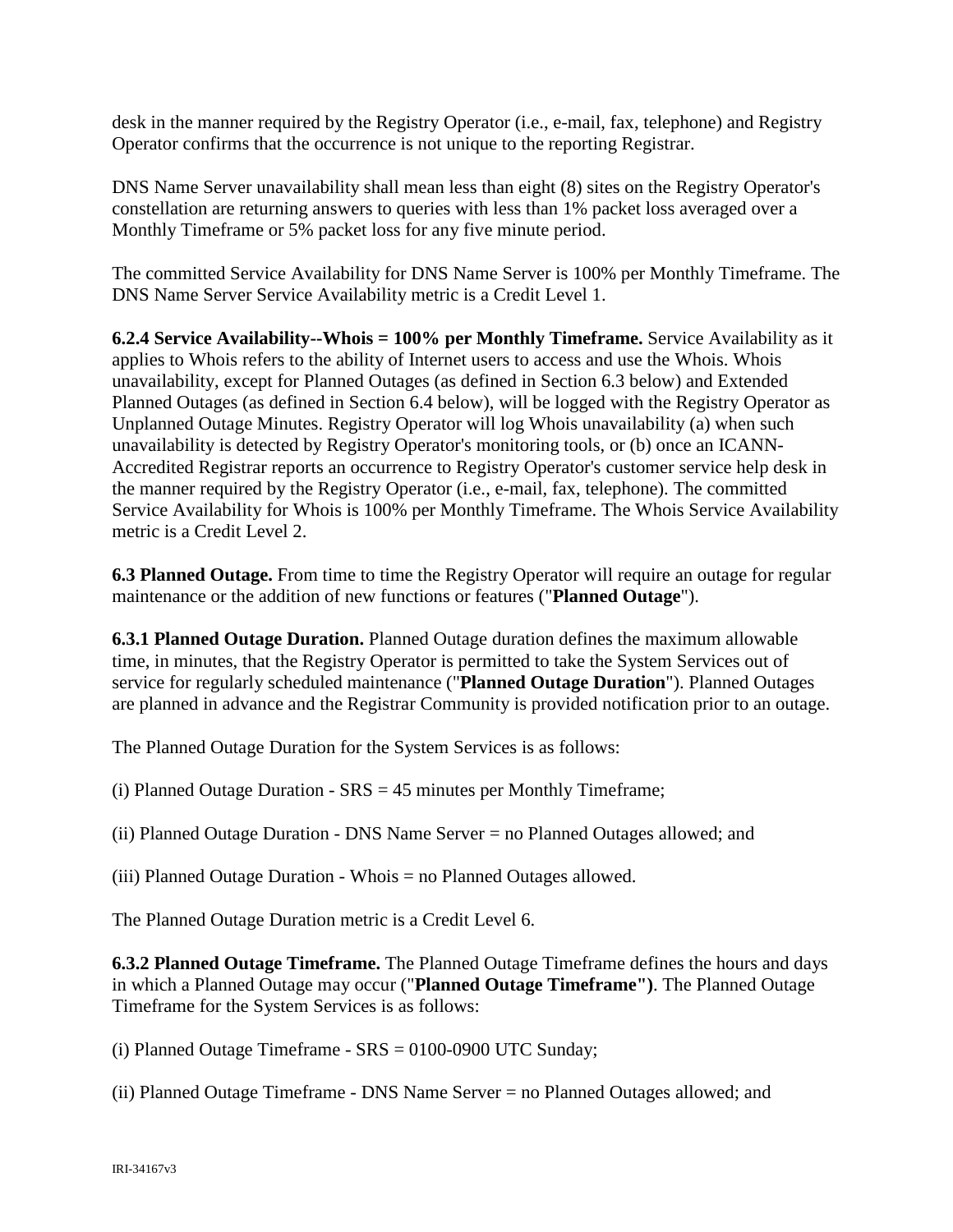(iii) Planned Outage Timeframe - Whois = no Planned Outages allowed.

The Planned Outage Timeframe metric is a Credit Level 5.

**6.3.3 Planned Outage Notification.** The Registry Operator shall notify all ICANN-Accredited Registrars of any Planned Outage ("**Planned Outage Notification")**. The Planned Outage Notification shall set forth the date and time of the Planned Outage. The number of days prior to a Planned Outage that the Registry Operator shall notify the Registrar Community is as follows:

(i) Planned Outage Timeframe - SRS = 30 days for general maintenance and 90 days for Updates or Upgrades as defined in the Patch, Update and Upgrade Policy in Section 5 of this Appendix 7;

(ii) Planned Outage Timeframe - DNS Name Server = no Planned Outages allowed; and

(iii) Planned Outage Timeframe - Whois = no Planned Outages allowed.

The Planned Outage Notification metric is a Credit Level 5.

**6.4 Extended Planned Outage.** In some cases, such as major software upgrades and platform replacements, an extended maintenance timeframe is required ("**Extended Planned Outage")**. Extended Planned Outages will be less frequent than Planned Outages but their duration may be longer.

**6.4.1 Extended Planned Outage Duration.** The Extended Planned Outage duration defines the maximum allowable time, in hours and minutes that the Registry Operator is permitted to take the System Services out of service for extended maintenance ("**Extended Planned Outage Duration**"). Extended Planned Outages are planned in advance and the Registrar Community is provided notification in accordance with Section 6.4.3. Extended Planned Outage periods may not occur in the same Monthly Timeframe as a Planned Outage. The Extended Planned Outage Duration for the System Services is as follows:

(i) Extended Planned Outage Duration - SRS = 4 hours (240 minutes) per calendar year and one Extend Planned Outage of 8 hours (480) minutes every 3 years;

(ii) Extended Planned Outage Duration - DNS Name Server = no Extended Planned Outages allowed; and

(iii) Extended Planned Outage Duration - Whois = no Extended Planned Outages allowed.

The Extended Planned Outage Notification metric is a Credit Level 6.

**6.4.2 Extended Planned Outage Timeframe.** The Extended Planned Outage Timeframe defines the hours and days in which the Extended Planned Outage may occur ("**Extended Planned Outage Timeframe**"). The Extended Planned Outage Timeframe for the System Services is as follows: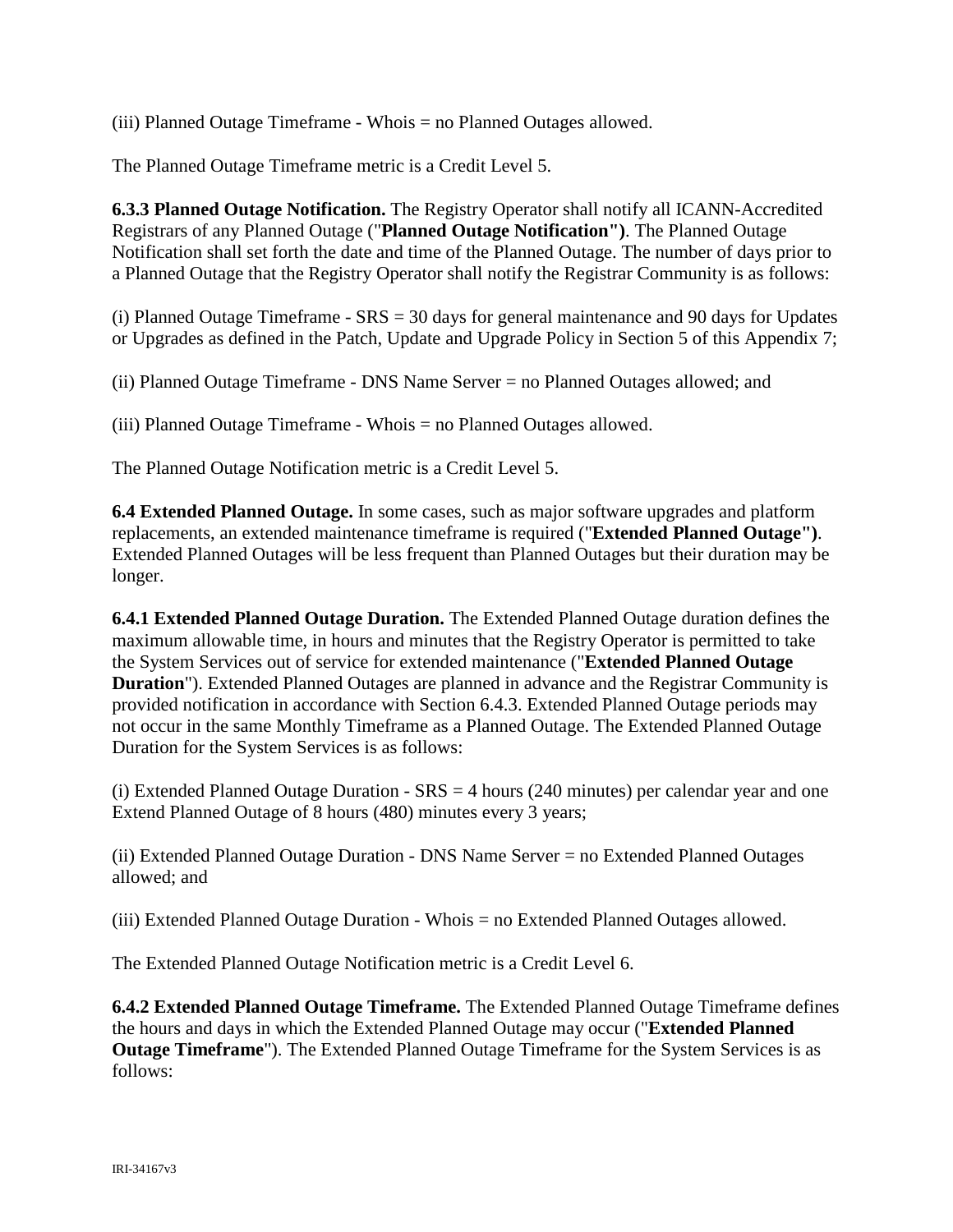(i) Extended Planned Outage Timeframe - SRS = 0100 - 1300 UTC Sunday;

(ii) Extended Planned Outage Timeframe - DNS Name Server = no Extended Planned Outages allowed; and

(iii) Extended Planned Outage Timeframe - Whois = no Extended Planned Outages allowed.

The Extended Planned Outage Notification metric is a Credit Level 5.

**6.4.3 Extended Planned Outage Notification.** The Registry Operator must notify the Registrar Community of any Extended Planned Outage ("**Extended Planned Outage Notification**"). The Extended Planned Outage Notification shall set forth the date and time of the Extended Planned Outage. The number of days prior to an Extended Planned Outage that the Registry Operator must notify ICANN-Accredited Registrars is as follows:

(i) Extended Planned Outage Timeframe - SRS = 90 Days;

(ii) Extended Planned Outage Timeframe - DNS Name Server = no Extended Planned Outages allowed; and

(iii) Extended Planned Outage Timeframe - Whois = no Extended Planned Outages allowed.

The Extended Planned Outage Notification metric is a Credit Level 5.

**6.5 Processing Time.** Processing time is a measurement of Service Availability and equals the Round-trip for the System Services ("**Processing Time**"). The Registry Operator will log the Processing Time for all of the protocol transactions (i.e. Check, Add/Create, Modify/Update and Delete). Processing Time will be measured in a Monthly Timeframe and reported on a monthly basis to ICANN in accordance with Appendix 4. Should the total volume of protocol transactions (measured individually) added by all ICANN-Accredited Registrars for a Monthly Timeframe exceed Registry Operator's actual volume of protocol transactions for the previous Monthly Timeframe by more than 20%, then ICANN-Accredited Registrars shall not be eligible for any SLA credit, and Registry Operator shall have no liability to ICANN, if Registry Operator fails to meet a Processing Time Performance Specification set forth in this Section 6.5.

#### **6.5.1 Processing Time--Check Domain = 25 milliseconds for 95%.**

(i) The Processing Time for Check Domain is applicable to the SRS as accessed through the defined protocol (EPP) for registry-registrar interaction and measures the Processing Time for an availability check of a specific domain name.

(ii) The performance specification for Check Domain is 25 milliseconds Round-trip for 95% of the transactions during a Monthly Timeframe.

The Processing Time for Check Domain metric is a Credit Level 3.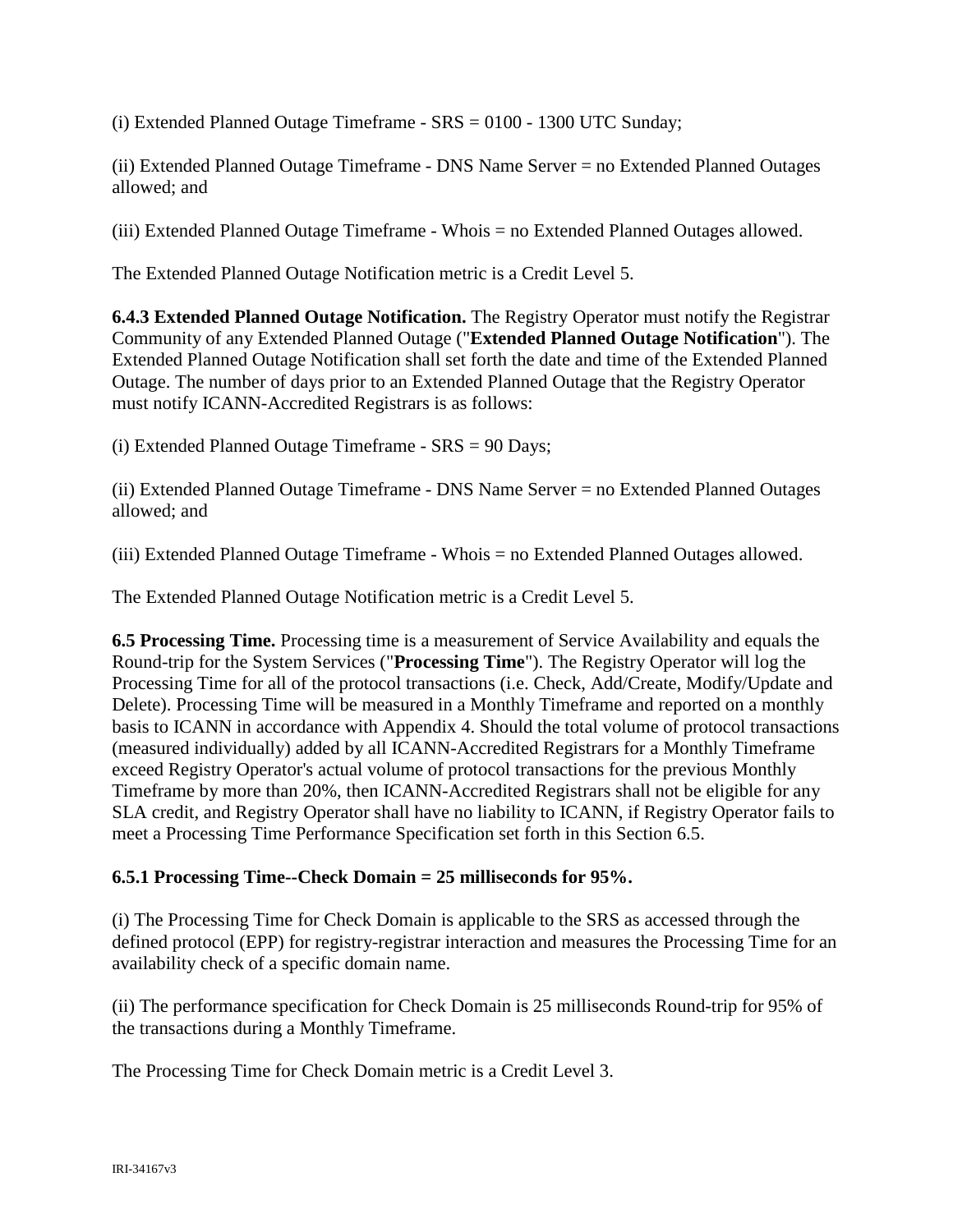## **6.5.2 Processing Time--Add/Create = 50 milliseconds for 95%.**

(i) The Processing Time for Add/Create is applicable to the SRS as accessed through the defined protocol (EPP) for registry-registrar interaction and measures the Processing Time for add/create transactions associated with domain names.

(ii) The Performance Specification for Add/Create is 50 milliseconds for Round-trip for 95% of the transactions processed during a Monthly Timeframe.

The Processing Time for Add/Create metric is a Credit Level 3.

#### **6.5.3 Processing Time--Modify/Update and Delete Domain = 100 milliseconds for 95%.**

(i) The Processing Time for Modify/Update and Delete is applicable to the SRS as accessed through the defined protocol (EPP) for registry-registrar interaction and measures the Processing Time for Modify/Update and Delete transactions associated with domain names.

(ii) The Performance Specification for Modify/Update and Delete is 100 milliseconds Round-trip for 95% of the transactions processed during a Monthly Timeframe.

The Processing Time for Modify/Update and Delete metric is a Credit Level 3.

#### **6.5.4 Processing Time--Whois Query = 5 milliseconds for 95%.**

(i) The Processing Time for Whois query is applicable to the Whois and measures the Processing Time for a Whois query.

(ii) The Performance Specification for a Whois query is 5 milliseconds for 95% of the transactions during a Monthly Timeframes. That is, 95% of the transactions during a Monthly Timeframe will take 5 milliseconds or less from the time the Whois receives a query to the time it responds.

The Processing Time for Whois Query metric is a Credit Level 3.

#### **6.5.5 Processing Time--DNS Name Server Resolution = 100 milliseconds for 95%.**

(i) The Processing Time for DNS Name Server Resolution is applicable to the DNS Name Server and measures the processing time for a DNS query.

(ii) The Performance Specification for DNS Name Server Resolution is 100 milliseconds for 95% of the transactions during a Monthly Timeframe. That is, 95% of the transactions during a Monthly Timeframe will take 100 milliseconds or less from the time the name server receives the DNS query to the time it provides a response.

The Processing Time for the DNS Name Server metric is a Credit Level 3.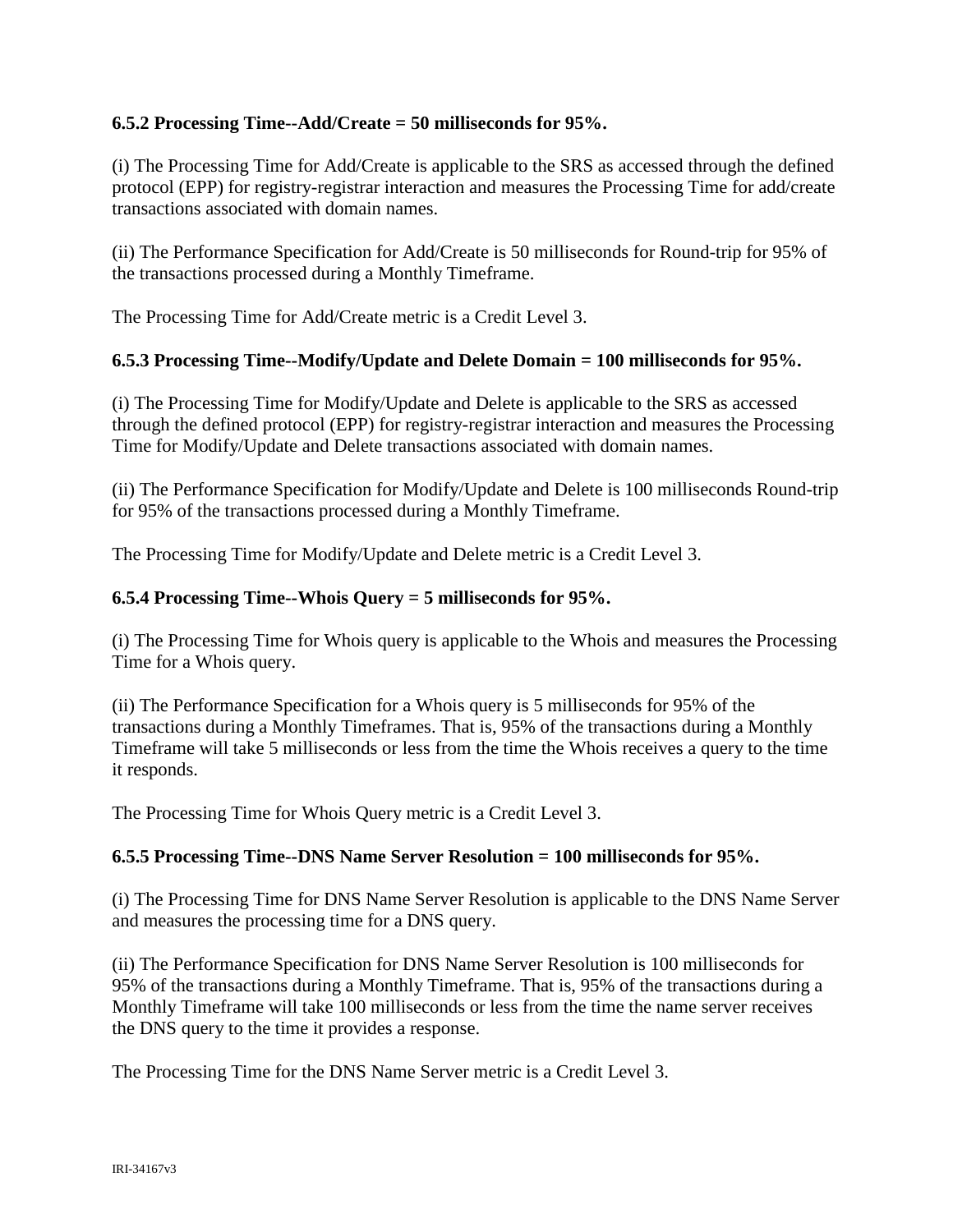**6.6 Update Frequency.** The Registry Operator makes timely updates to the data on the DNS Name Servers and Whois. ICANN-Accredited Registrars record these updates through the SRS. The SRS then updates the DNS Name Server and the Whois. Registry Operator processes this updates on a near real time basis.

The committed performance specification with regards to Update frequency for both the DNS Name Server and the Whois is 3 minutes for 95% of the transactions during a Monthly Timeframe. That is, 95% of the updates to the DNS Name Servers and Whois during a Monthly Timeframe will be completed within 3 minutes. Update frequency is measured from the time that the Registry Operator confirms the update to the time the update appears in the DNS Name Server and Whois. Update frequency performance will be reported on a monthly basis to ICANN in accordance with Appendix 4.

## **6.6.1 Update Frequency--DNS Name Server = 3 minutes for 95% during a Monthly Timeframe.**

The Update frequency--DNS Name Server is 3 minutes for 95% during a Monthly Timeframe.

The Update frequency metric for DNS Name Server is Credit Level 4.

## **6.6.2 Update Frequency--Whois - 3 minutes for 95% during a Monthly Timeframe.**

The Update frequency--Whois is 3 minutes for 95% during a Monthly Timeframe.

The Update frequency metric for Whois is Credit Level 4.

**6.7 Cross-Network Name Server Performance Requirements.** DNS Name Server Round-trip and packet loss from the Internet are important elements of the quality of service provided by the Registry Operator. These characteristics, however, are affected by Internet performance and, therefore, cannot be closely controlled by Registry Operator. Accordingly, these requirements are not matters subject to SLA Credits under the Service Level Agreement set forth on Appendix 10 or obligations upon which a breach by Registry Operator of the Registry Agreement may be asserted.

The committed performance specification for cross-network name server performance is a measured Round-trip of under 300 milliseconds and measured packet loss of under 1% averaged over the course of a Monthly Timeframe and no greater than 5% for any five (5) minute period over the course of the Monthly Timeframe. Cross-network name server performance measurements may be conducted by ICANN at the times of its choosing, in the following manner:

6.7.1 The measurements may be conducted by sending strings of DNS request packets from different measuring locations to each of the .com DNS Name Servers and observing the responses from the .com DNS Name Servers. (These strings of requests and responses are referred to as a "**CNNP Test**".) The measuring locations will be distributed around the Internet.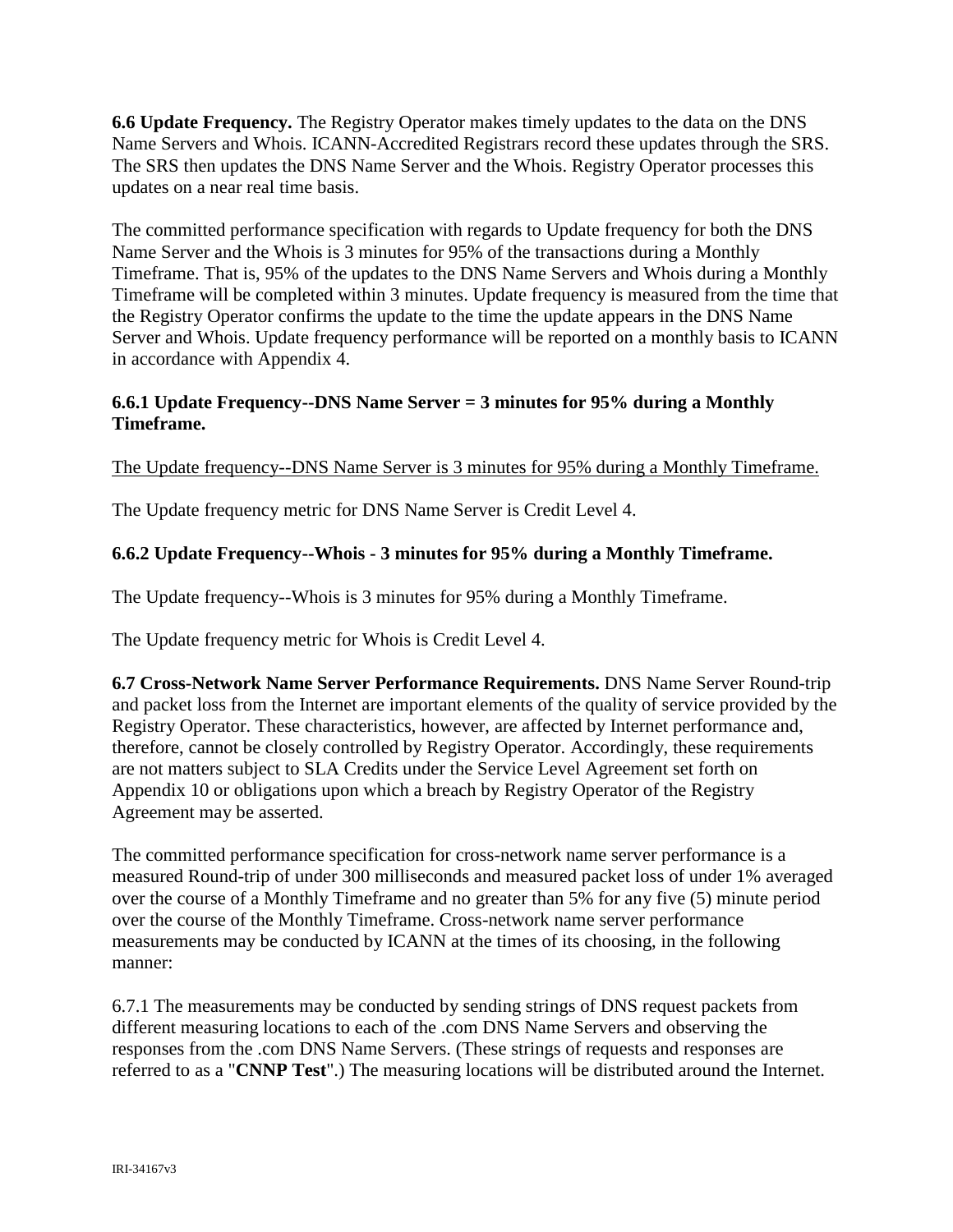6.7.2 Each string of request packets will consist of UDP or TCP packets requesting nameserver (NS) records for arbitrarily selected .com second-level domains, preselected to ensure that the names exist in the Registry TLD and are resolvable. The packet loss (i.e. the percentage of response packets not received) and the average Round-trip time for response packets received may be noted.

6.7.3 To meet the packet loss and Round-trip requirements for a particular CNNP Test, all three of the following must be true:

6.7.3.1 The Round-trip and packet loss from each measurement location to at least one .com name server must not exceed the required values;

6.7.3.2 The packet loss to each of the .com name servers from at least one of the measurement locations must not exceed the required value; and

6.7.3.3 Any failing CNNP Test result obtained during an identified Core Internet Service Failure shall not be considered.

6.7.4 To ensure a properly diverse testing sample, ICANN will conduct the CNNP Tests at varying times (i.e. at different times of the day, as well as on different days of the week). Registry Operator may only be deemed to have persistently failed to meet the cross-network name server performance requirement only if the .com DNS Name Servers fail the CNNP Tests (see Section 6.7.3 above) with no less than three consecutive failed CNNP Tests.

6.7.5 In the event of persistent failure of the CNNP Tests, ICANN will give Registry Operator written notice of the failures (with backup data) and Registry Operator will have sixty days to cure the failure.

6.7.6 Sixty days prior to the commencement of testing under this provision, ICANN will provide Registry Operator with the opportunity to evaluate the testing system to be used by ICANN. In the event that Registry Operator raisees concerns regarding such system, ICANN will work directly with Registry Operator to attempt to address those concerns.

## **7. Responsibilities of the Parties.**

7.1 Except in the case of DNS Name Server performance measurements, Registry Operator will perform monitoring from internally located systems as a means to verify that the availability and performance measurements in this document are being met.

7.2 The Registry Operator will provide system performance and availability reports monthly to the Registrar Community via e-mail and to ICANN according to Appendix 4.

7.3 The Registry Operator will provide the Whois Service as specified in Appendix 5.

7.4 The Registry Operator will use commercially reasonable efforts to restore the critical systems of the System Services within 24 hours after the termination of a force majeure event and restore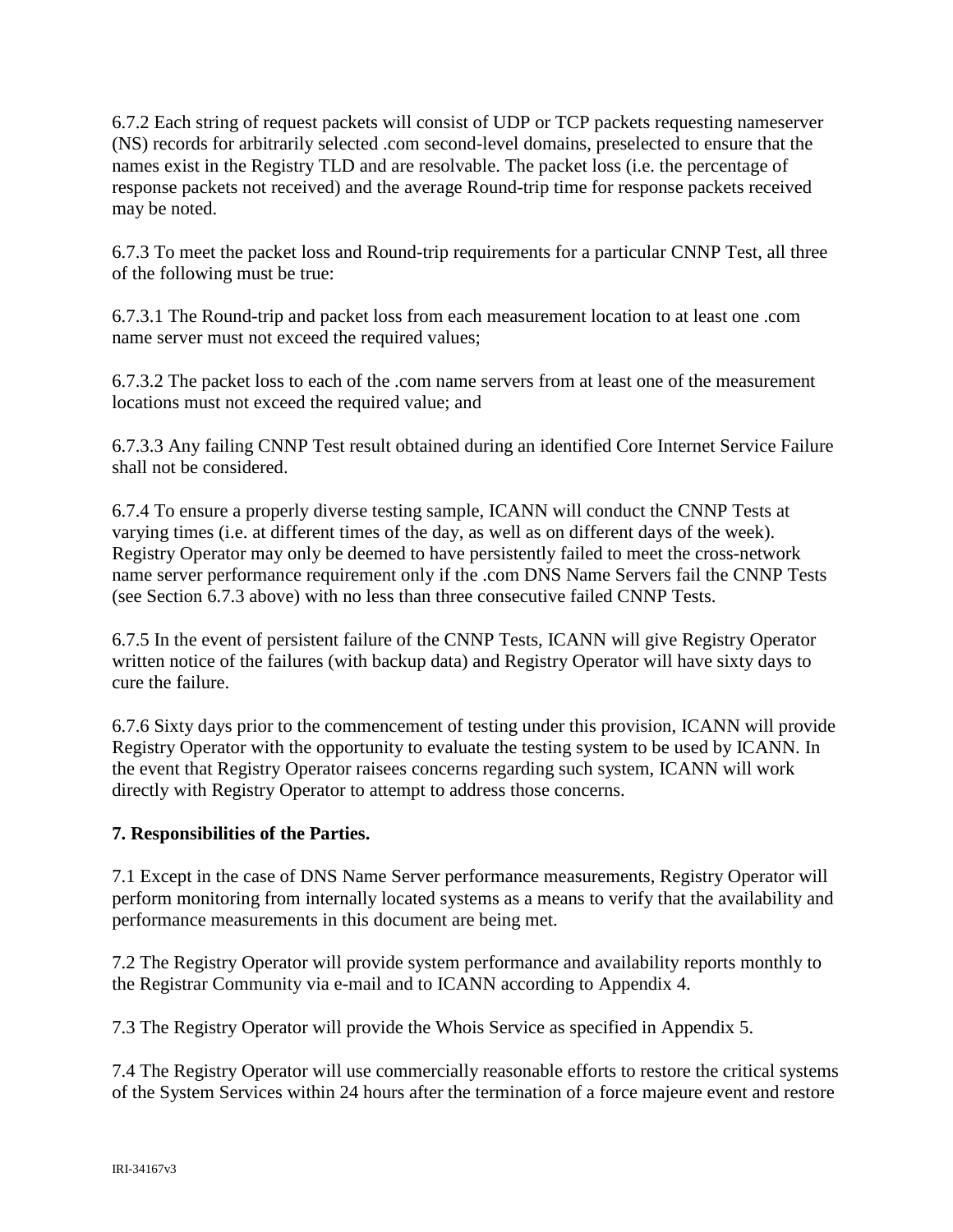full system functionality within 48 hours after the termination of a force majeure event. Outages due to a force majeure will not be considered service unavailability for purposes of this Appendix 7 or the SLA.

7.5 Registry Operator shall not be liable to ICANN or ICANN-Accredited Registrars for any credits or penalties or be deemed to be in breach of any of its obligations under the Registry Agreement if it fails to meet a Performance Specification as a result of its compliance with any Consensus Policy established after the Effective Date to the extent and for so long as the failure to meet a Performance Specification is unavoidable by commercially reasonable efforts due to Registry Operator's compliance with such Consensus Policy.

7.6 Registry Operator shall provide to ICANN and publish on its website its accurate contact details including a valid email and mailing address as well as a primary contact for handling inquiries related to malicious conduct in the TLD, and will provide ICANN with prompt notice of any changes to such contact details.

## **8. Additional Services**

#### 8.1 Bulk Transfer After Partial Portfolio Acquisition (BTAPPA)

Bulk Transfer After Partial Portfolio Acquisition (BTAPPA) is a Registry service available to consenting Registrars in the circumstance where one ICANN-Accredited Registrar purchases, by means of a stock or asset purchase, merger or similar transaction, a portion but not all, of another ICANN-Accredited Registrar's domain name portfolio in the .com top-level domain.

At least fifteen days before completing a BTAPPA, the losing Registrar must provide to all domain name registrants for names involved in the bulk transfer, written notice of the bulk change of sponsorship. The notice must include an explanation of how the Whois record will change after the bulk transfer occurs, and customer support and technical contact information of the gaining Registrar.

If a domain is transferred under the BTAPPA service during any applicable Grace Period as described in Section 3 above, there is no credit. The expiration dates of transferred registrations are not affected.

Domain names in the following statuses at the time of the Transfer Request will not be transferred in a BTAPPA: "pending transfer", "redemption grace period (RGP)", or "pending delete". Domain names that are within the auto-renew grace window are subject to bulk transfer, but Verisign may decline to provide a credit for those names deleted after the bulk transfer, but prior to the expiration of the auto-renew grace window.

Verisign has discretion to reject a BTAPPA request if there is reasonable evidence that a transfer under BTAPPA is being requested in order to avoid fees otherwise due to Verisign or ICANN, or if a Registrar with common ownership or management or both has already requested BTAPPA service within the preceding six-month period.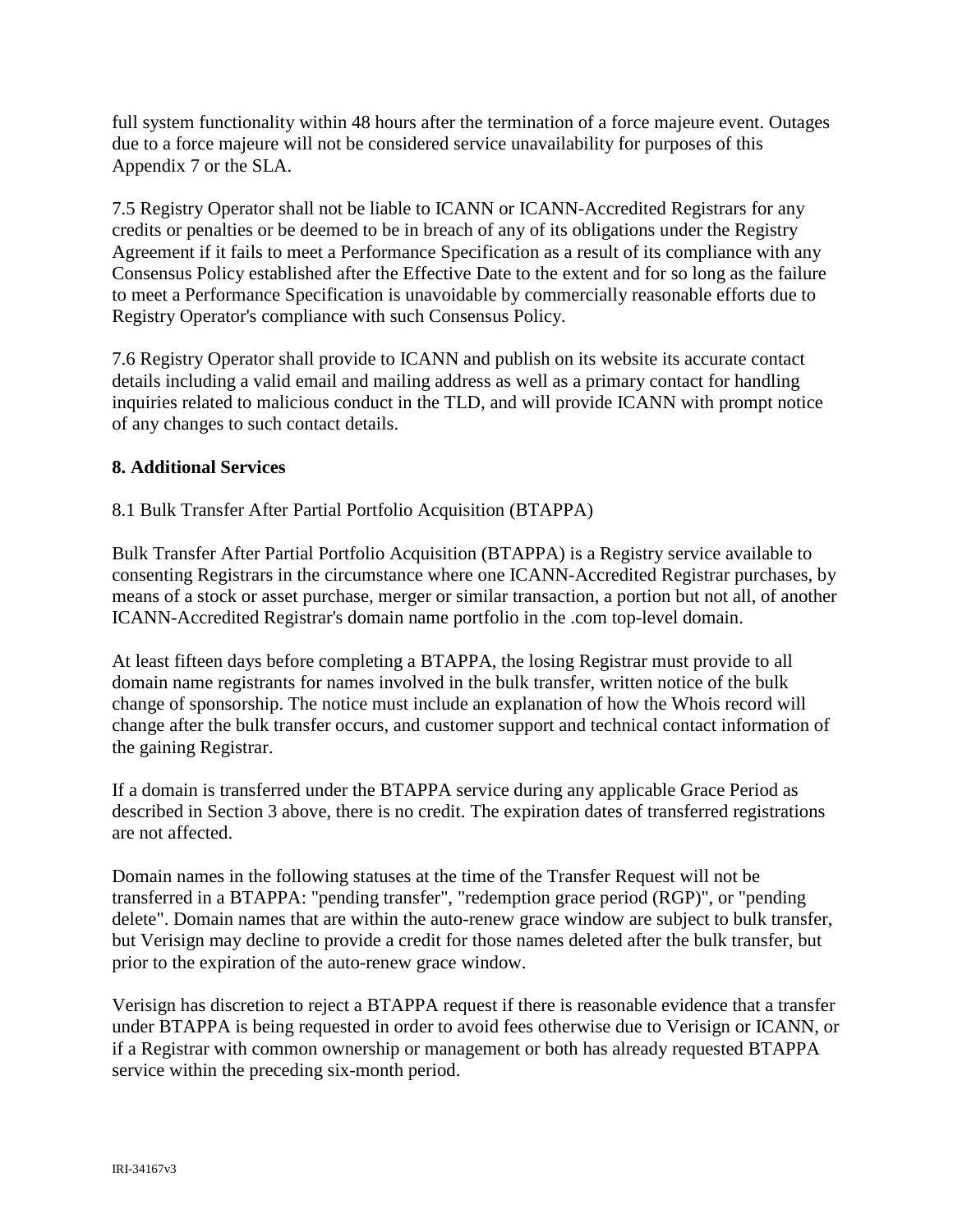## **9. Implementation of New Protocols**

Registry Operator and ICANN agree to engage in good faith negotiations at regular intervals (at least once every eighteen months following the Effective Date) regarding possible implementation of new RFCs related to the matters addressed in Appendices 1 (Escrow Specifications), 5 (Whois) and 7 (Technical and Functional Specifications).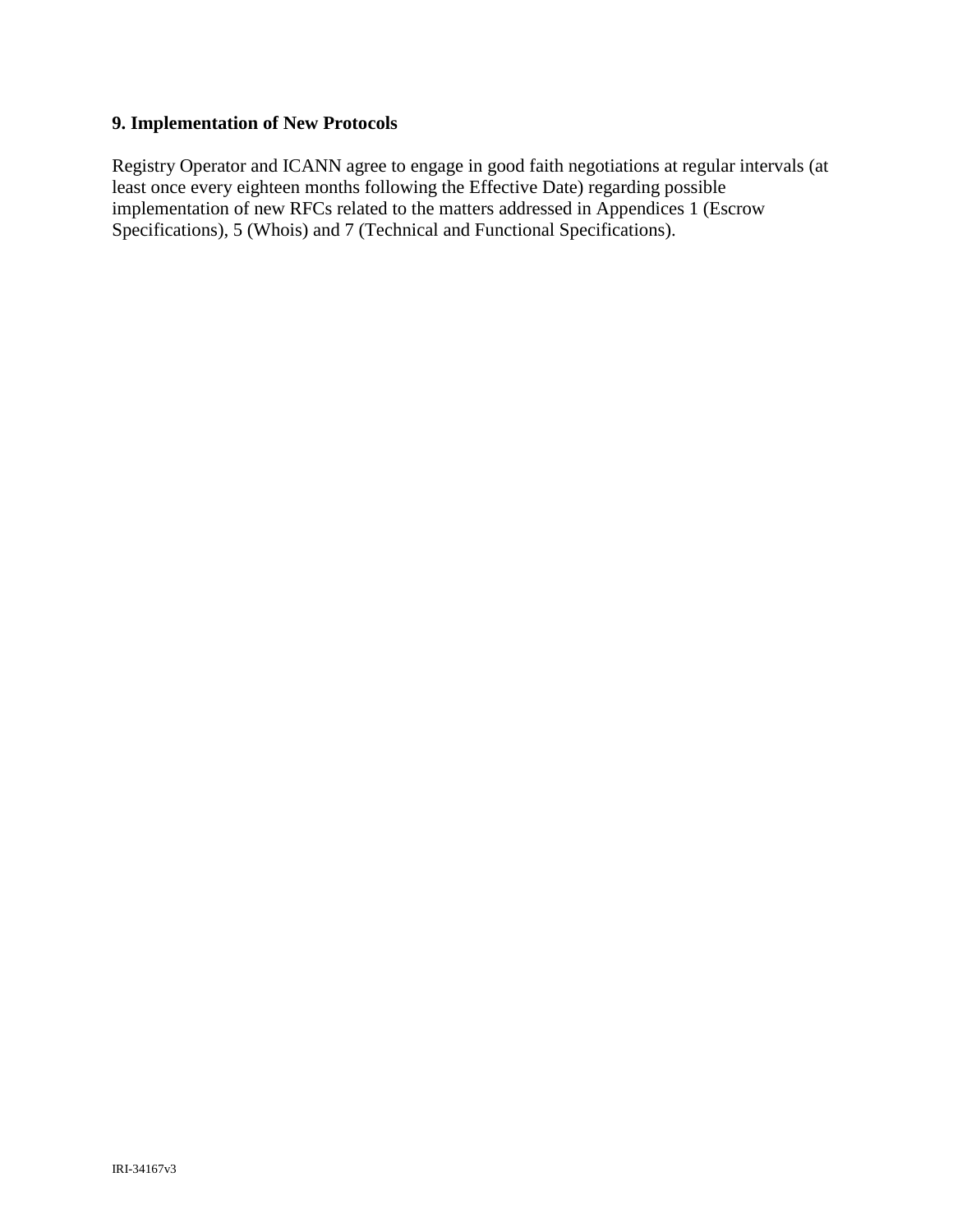# .COM Agreement Appendix 10 Service Level Agreement (SLA)

(date to be inserted)

Verisign, Inc. ("**Registry Operator**") strives to provide a world-class level of service to its customers. This Service Level Agreement ("**SLA**") provides remedies in the form of SLA Credits (as defined in section 2 below) should the operational performance of Registry Operator fall below certain Performance Specifications identified in Appendix 7.

#### **1. Definitions.**

Capitalized terms used herein and not otherwise defined shall have the definitions ascribed to them in the Registry Agreement, including, but not limited to Appendix 7.

#### **2. SLA Credits.**

If the Registry Operator fails to meet the Performance Specifications defined in Appendix 7, Section 6 thereof, to which Credit Levels apply, the Registry Operator shall pay credits to ICANN-Accredited Registrar(s) in accordance with the identified Credit Level for such failed Performance Specifications metrics, calculated in accordance with the Credit Level tables set forth in this Section 2 ("**SLA Credit**"). The SLA Credit due to each ICANN-Accredited Registrar shall be paid as an offset to registrations and other fees owed to Registry Operator by the ICANN-Accredited Registrar. SLA Credits represent the total credits, penalties and/or liabilities that may be assessed to the Registry Operator for a breach of the Performance Specifications set forth in Appendix 7. All SLA Credits shall be paid in U.S. Dollars. The Credit Level Table (Refer to Table SLA Credits) indicates the corresponding Credit Level for each Performance Specification to which Credit Levels apply. This SLA will be reconciled on a quarterly basis and unless otherwise specified in this SLA, SLA Credits will be issued on a quarterly basis.

| App. 7<br>Reference | Performance Specification                         | <b>SRS</b> | Name<br>Server | Whois     |
|---------------------|---------------------------------------------------|------------|----------------|-----------|
| 6.2.2,              | Service Availability                              | Level 2    | Level 1        | Level 2   |
| 6.2.3,              |                                                   |            |                |           |
| 6.2.4               |                                                   |            |                |           |
| 6.3.1               | <b>Planned Outage - Duration</b>                  | Level 6    | <b>NA</b>      | <b>NA</b> |
| 6.3.2               | Planned Outage - Timeframe                        | Level 5    | <b>NA</b>      | <b>NA</b> |
| 6.3.3               | Planned Outage - Notification                     | Level 5    | <b>NA</b>      | <b>NA</b> |
| 6.4.1               | <b>Extended Planned Outage - Duration</b>         | Level 6    | <b>NA</b>      | <b>NA</b> |
| 6.4.2               | <b>Extended Planned Outage - Timeframe</b>        | Level 5    | <b>NA</b>      | <b>NA</b> |
| 6.4.3               | <b>Extended Planned Outage - Notification</b>     | Level 5    | <b>NA</b>      | <b>NA</b> |
| 6.5.1               | Processing Time - Check Domain                    | Level 3    | <b>NA</b>      | <b>NA</b> |
| 6.5.2               | Processing Time - Add/Create Domain               | Level 3    | <b>NA</b>      | <b>NA</b> |
| 6.5.3               | Processing Time - Modify/Update and Delete Domain | Level 3    | <b>NA</b>      | <b>NA</b> |
| 6.5.4               | Processing Time - Whois Query                     | <b>NA</b>  | <b>NA</b>      | Level 3   |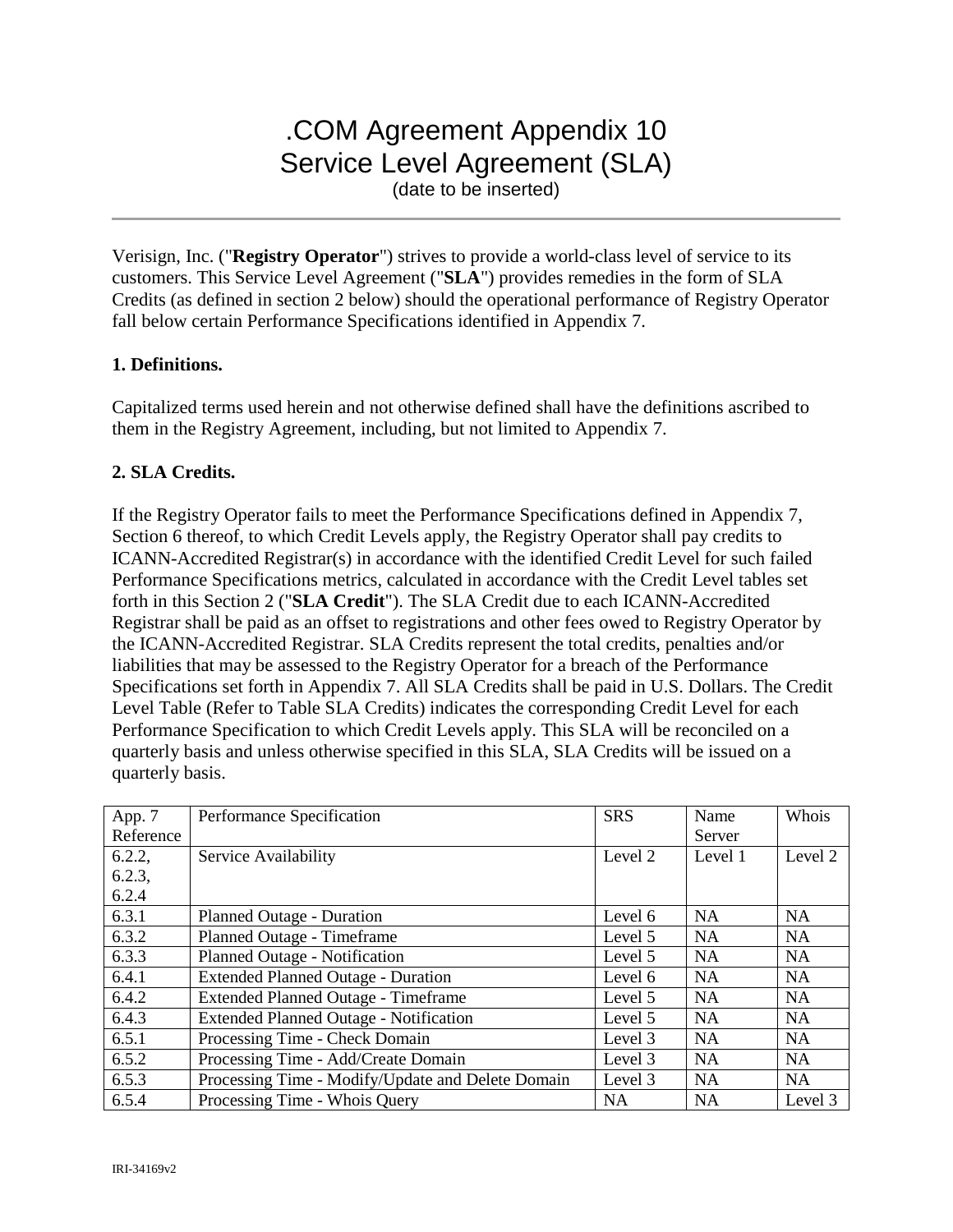| 6.5.5 | Processing Time - DNS Name Server Resolution | <b>NA</b> | Level?  | <b>NA</b> |
|-------|----------------------------------------------|-----------|---------|-----------|
| 6.6.1 | Update Frequency - DNS Name Server           | NA        | Level 4 | <b>NA</b> |
| 6.6.2 | Update Frequency - Whois                     | NΑ        | NA      | Level 4   |

2.1 Credit Level 1 - Credit Level 1 is assessed for DNS Name Server Service Availability less than 100% per Monthly Timeframe. If the DNS Name Server Service Availability Performance Specification is not met, the SLA Credit for Credit Level 1 shall be payable to active ICANN-Accredited Registrars 30 days after the applicable calendar month in which the Service Availability Performance Specification was not met. For purposes of this Appendix 10, an "active" ICANN-Accredited Registrar is one who has registered greater than 150 net new .com domain names in the previous Monthly Timeframe.

Each active ICANN-Accredited Registrar that meets the requirements of Section 3 below would be credited an amount equal to such active ICANN-Accredited Registrar's net new .com domain name registrations during the applicable Monthly Timeframe divided by the net amount of new .com domain name registrations for all active ICANN-Accredited Registrars within the applicable Monthly Timeframe times the Monthly Credit Amount set forth in Table Credit Level 1.

## **Table Credit Level 1**

|                   | $<$ 30 sec.'s | $30-60$ sec.'s | 1-2 min.'s | $2-10$ min.'s | 10-30 min.'s | over 30     |
|-------------------|---------------|----------------|------------|---------------|--------------|-------------|
|                   |               |                |            |               |              | min.'s      |
| <b>SLA</b> Credit | \$100,000     | \$175,000      | \$250,000  | \$400,000     | \$750,000    | \$1,000,000 |
| Amount            |               |                |            |               |              |             |

2.2 Credit Level 2 - Credit Level 2 is assessed for SRS Service Availability less than 99.99% per calendar year and for Whois Service Availability less than 100% per Monthly Timeframe. If a Service Availability Performance Specification metrics are not met, the SLA Credit for Credit Level 2 shall be credited directly to active ICANN-Accredited Registrar(s) that meet the requirements of Section 3 below in an amount equal to the duration of the outage times (OT) times the average daily number of .com registrations over the previous three (3) months (NRAvg) times the .com wholesale fee divided by the number of minutes per day (1,440 minutes).

Active ICANN-Accredited Registrar would be credited:

## (.com Registry Fee)\*(OT)\*(NRAvg) (1,440 minutes)

Additionally, for any month where the total combined Unplanned Outage of SRS and Whois is greater than 30 minutes, Registry Operator will credit active ICANN-Accredited Registrars that meet the requirements of Section 3 below One Thousand Dollars (\$1,000).

2.3 Credit Level 3 - Credit Level 3 is assessed for failure to meet the Performance Specifications for the Processing Time for check domain, add/create, modify/update and delete domain commands, and DNS Name Server Resolution and Whois queries. If the Processing Time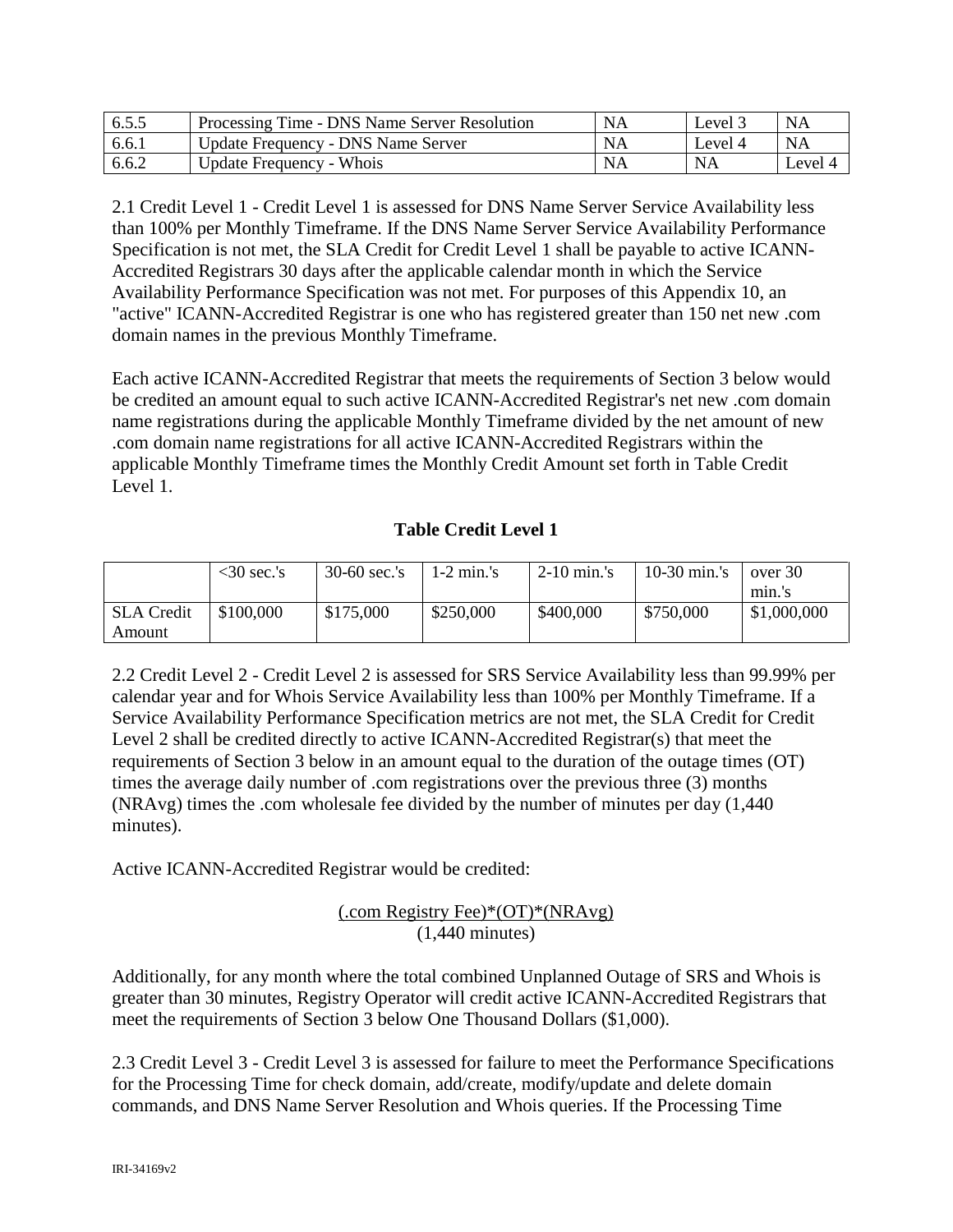Performance Specifications metrics are not met, the SLA Credit for Credit Level 3 (Refer to Table Credit Level 3) shall be payable to active ICANN-Accredited Registrars in an amount based upon the % of time that the Processing Time exceeds the applicable Performance Specifications metric.

Each active ICANN-Accredited Registrar that meets the requirements of Section 3 below would be credited an amount equal to such active ICANN-Accredited Registrar's net new .com domain name registrations during the applicable Monthly Timeframe divided by the net amount of net new .com domain name registrations for all active ICANN-Accredited Registrars within the applicable Monthly Timeframe times the SLA Credit Amount set forth in Table Credit Level 3 within 30 days after the applicable calendar month.

## **Table Credit Level 3**

|                   | .10%<br>$-$ | 10<br><25%<br>$\overline{\phantom{0}}$ | 25<br>$<$ 50%<br>$\overline{\phantom{0}}$ | $\geq 50\%$ |
|-------------------|-------------|----------------------------------------|-------------------------------------------|-------------|
| <b>SLA</b> Credit | \$500       | \$1,000                                | \$2,000                                   | \$5,000     |
| Amount            |             |                                        |                                           |             |

2.4 Credit Level 4 - Credit Level 4 is assessed for failure to meet the Performance Specifications for Update frequencies for DNS Name Server and Whois. If the Update frequency Performance Specifications metrics are not met, the SLA Credit for Credit Level 4 (Refer to Table Credit Level 4) shall be payable to active ICANN-Accredited Registrars in an amount based upon the % of time that the Update frequency exceeds the applicable Performance Specifications metric.

Each active ICANN-Accredited Registrar that meets the requirements of Section 3 below would be credited an amount equal to such active ICANN-Accredited Registrar's net new .com domain name registrations during the applicable Monthly Timeframe divided by the net amount of new .com domain name registrations for all active ICANN-Accredited Registrars within the applicable Monthly Timeframe times the SLA Credit Amount set forth in Table Credit Level 4.

## **Table Credit Level 4**

|                   | Up to $<$ 15 minutes | 15 minutes to $<$ 1 | hour to $<$ 12 | $\geq$ 12 hours |
|-------------------|----------------------|---------------------|----------------|-----------------|
|                   | over                 | hour                | hours          |                 |
| <b>SLA</b> Credit | \$500                | \$1,000             | \$2,000        | \$5,000         |
| Amount            |                      |                     |                |                 |

2.5 Credit Level 5 - Credit Level 5 is assessed for failure to meet the Performance Specifications for Planned Outage Timeframe, Planned Outage Notification, Extended Planned Outage Timeframe and Extended Planned Outage Notification. If the Performance Specifications metrics are not met, the SLA Credit for Credit Level 5 shall be payable to each active ICANN-Accredited Registrar that meets the requirements of Section 3 below in an amount equal to such active ICANN-Accredited Registrar's net new .com domain name registrations during the applicable Monthly Timeframe divided by the net amount of new .com domain name registrations for all active ICANN-Accredited Registrars within the applicable Monthly Timeframe times One Thousand Dollars (\$1,000).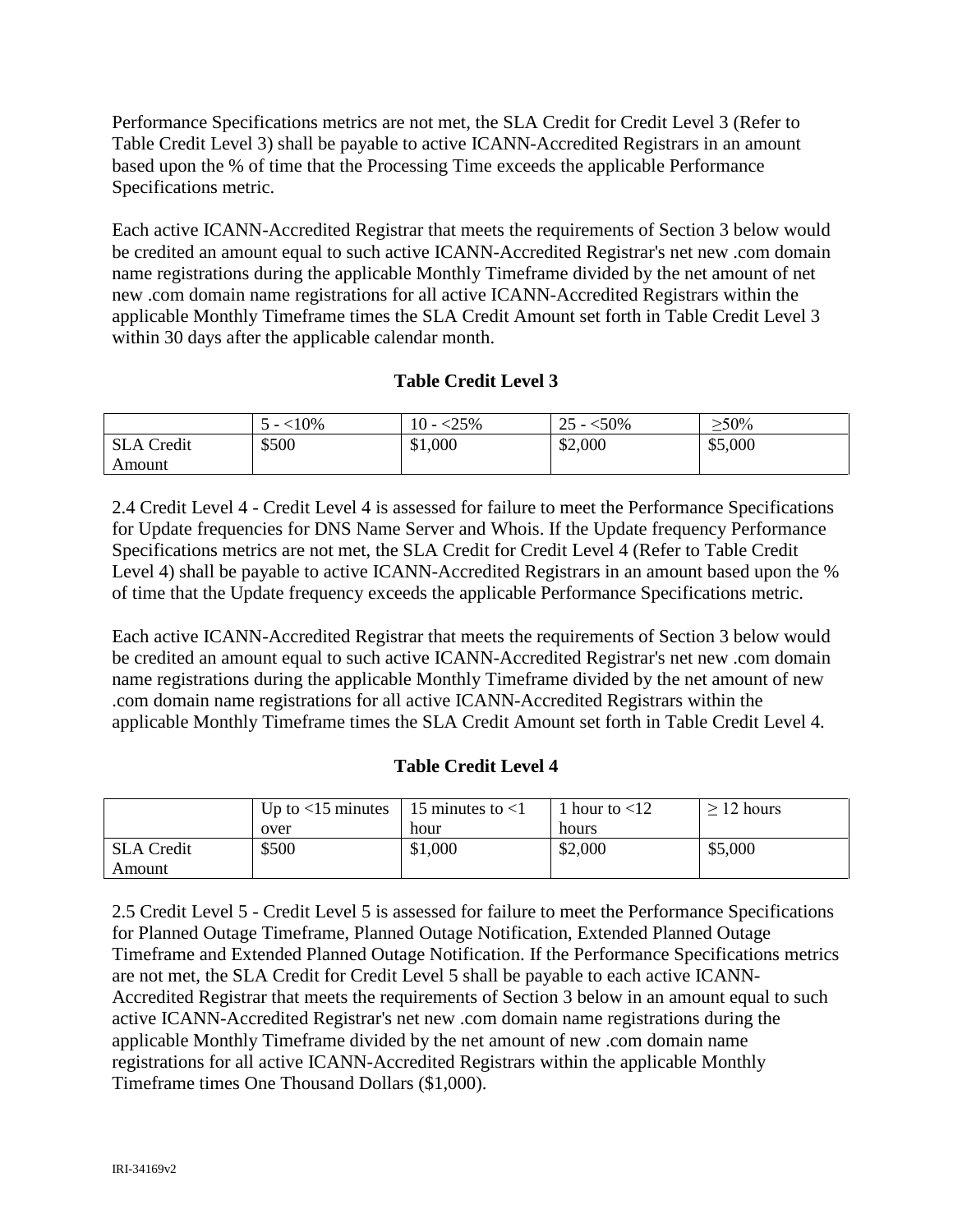2.6 Credit Level 6 - Credit Level 6 is assessed for failure to meet the Performance Specifications for Planned Outage Duration and Extended Planned Outage Duration. If the Performance Specifications are not met, the SLA Credit for Credit Level 6 shall be payable directly to active ICANN-Accredited Registrar(s) that meet the requirements of Section 3 below in an amount equal to the Average Daily Volume (ADM) of net .com new adds as averaged over the course of the previous three months times the Planned Duration Overage (PDO) in minutes times the SLA Credit graduated financial penalty set forth in Table Credit Level 6. For purposes of this Appendix 10, PDO is calculated by subtracting the maximum allowable time in hours and minutes for a Planned Outage Duration or Extended Planned Outage Duration, as applicable, from the total outage in hours and minutes.

## **Table Credit Level 6**

|            | 1 to $<$ 15 minutes | 15 minutes to $<$ 1 | 1 to $<$ 3 hours | $3$ –to $\leq 6$ hours                                                      | $\geq 6$ hours |
|------------|---------------------|---------------------|------------------|-----------------------------------------------------------------------------|----------------|
|            |                     | hour                |                  |                                                                             |                |
| <b>SLA</b> |                     |                     |                  | ADM*PDO*\$0.25   ADM*PDO*\$0.5   ADM*PDO*\$1   ADM*PDO*\$1.50   ADM*PDO*\$2 |                |
| Credit     |                     |                     |                  |                                                                             |                |

## **3. Registrar Responsibilities.**

In order for ICANN-Accredited Registrars to claim SLA Credits outlined in this Appendix 10, the procedures of this Section 3 must be strictly followed.

3.1 The affected ICANN-Accredited Registrar must report each occurrence of alleged failure by Registry Operator to meet a Performance Specification and make a request for SLA Credit to the Registry Operator's customer service help desk in the manner required by the Registry Operator (i.e., e-mail, fax, telephone) in order to be eligible for a SLA Credit. An affected ICANN Accredited Registrar must initiate a request for SLA Credits within three months of the end of the calendar year in which the failure to meet a Performance Specification occurred.

3.2 Each ICANN-Accredited Registrar must inform the Registry Operator any time its estimated volume of transactions (excluding check domain commands) is expected to exceed the ICANN-Accredited Registrar's previous month's volume by more than 25%. In the event that an ICANN-Accredited Registrar fails to inform Registry Operator of a forecasted increase of volume of transactions of 25% or more and the ICANN-Accredited Registrar's volume increases 25% or more over the previous month, and should the total volume of transactions for the Registry Operator for all ICANN-Accredited Registrars for that month exceed the Registry Operator's actual volume of the previous month's transactions by more than 20%, then the ICANN-Accredited Registrar will not be eligible for any SLA Credits outlined in this SLA in that Monthly Timeframe. An ICANN-Accredited Registrar shall provide such forecast at least 30 days prior to the first day of the applicable calendar month. Registry Operator agrees to provide monthly transaction summary reports to ICANN-Accredited Registrars via e-mail.

3.3 The affected ICANN-Accredited Registrar must provide documentation to support its claim for a SLA Credit. An ICANN-Accredited Registrar shall provide documentation in the form of either: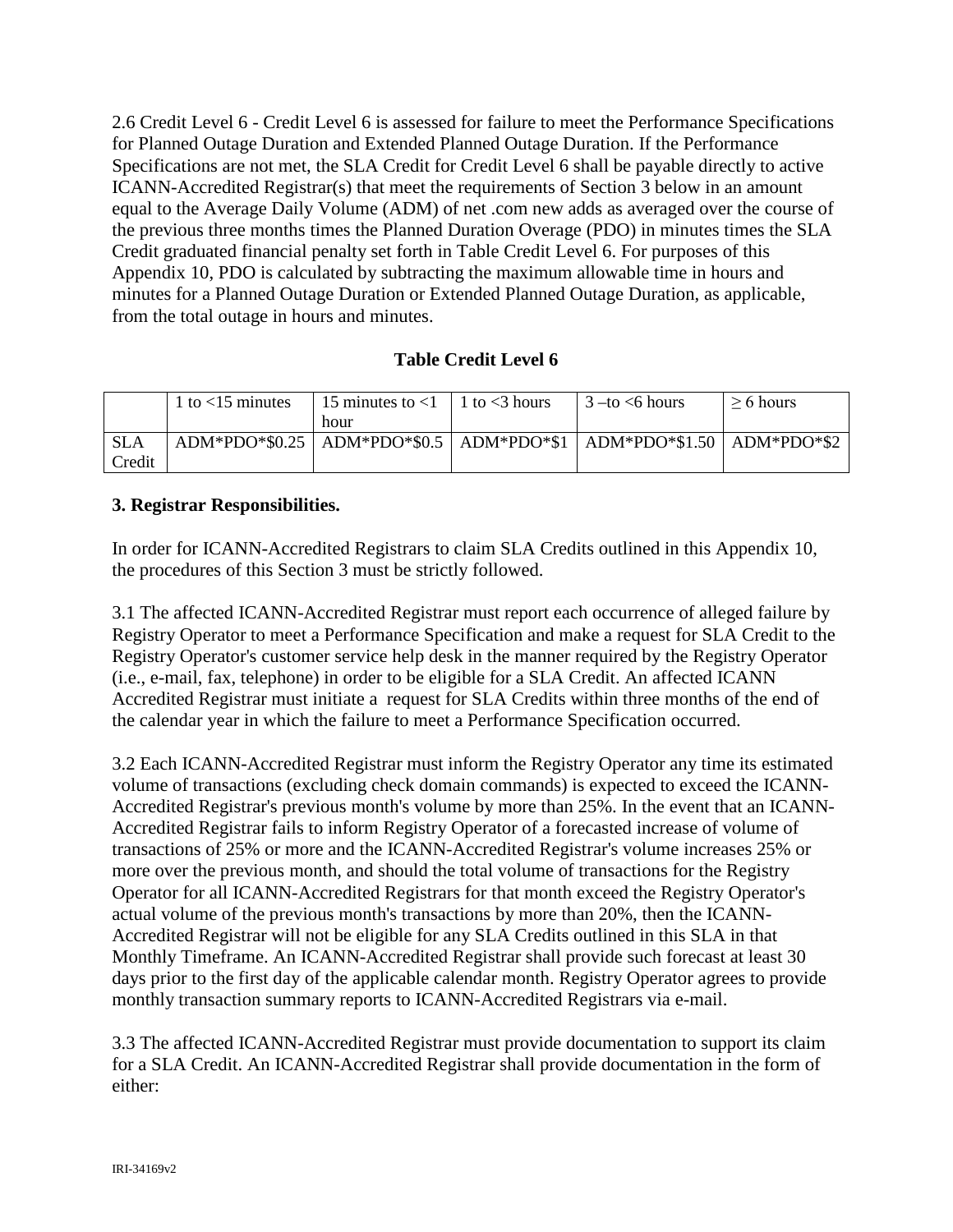a) ICANN-Accredited Registrar initiated notification(s) to the Registry Operator of a Performance Specification that exceeded SLA limits or failed to meet SLA requirements, including the trouble ticket number issued by the Registry Operator. The closing ticket(s) should be included as well in order to determine the total downtime (unless the trouble ticket includes this); or

b) Notification from the Registry Operator (with trouble ticket number attached) of a Performance Specification that exceeded SLA limits or failed to meet SLA requirements. The closing ticket(s) should be included as well in order to determine the total downtime (unless the trouble ticket includes this).

3.4 In order to calculate credits, the affected ICANN-Accredited Registrar must include volume figures for the past three (3) calendar months (or, if less, such amount of time that the ICANN-Accredited Registrar has been authorized to register names in the .com registry) and a certification that these numbers accurately reflect the minimum number of registrations that would be covered during the affected period.

3.5 Registry Operator shall perform the required measurements in order to corroborate the total SLA Credits requested by ICANN-Accredited Registrar. Such measurements and associated documentation shall be delivered by e-mail to each of the ICANN-Accredited Registrars requesting a SLA Credit.

3.6 When the above steps have been accurately completed, Registry Operator shall provide notification of the number of SLA Credits that will be entered in the affected ICANN-Accredited Registrar's account that can be used immediately toward .com domain name registrations and other fees owed to Registry Operator by the ICANN-Accredited Registrar.

## **4. Obligations.**

4.1 Except in the case of cross-network name server performance (which is not a subject of this Service Level Agreement), Registry Operator will perform monitoring from at least two external locations and a minimum of one internal location as a means to verify that a) sessions can effectively be established and b) EPP commands can be successfully completed.

4.2 In the event that all ICANN-Accredited Registrars are affected by a SRS unavailability, the Registry Operator is responsible for opening a blanket trouble ticket and immediately notifying all ICANN-Accredited Registrars of the trouble ticket number and details.

4.3 In the event that the System Services are unavailable to an individual ICANN-Accredited Registrar, Registry Operator will use commercially reasonable efforts to re-establish the affected System Services for such ICANN-Accredited Registrar as soon as reasonably practicable. Any System Services unavailability attributable to any individual ICANN-Accredited Registrar that does not represent a System Services outage will not result in SLA Credits or be subject to this SLA.